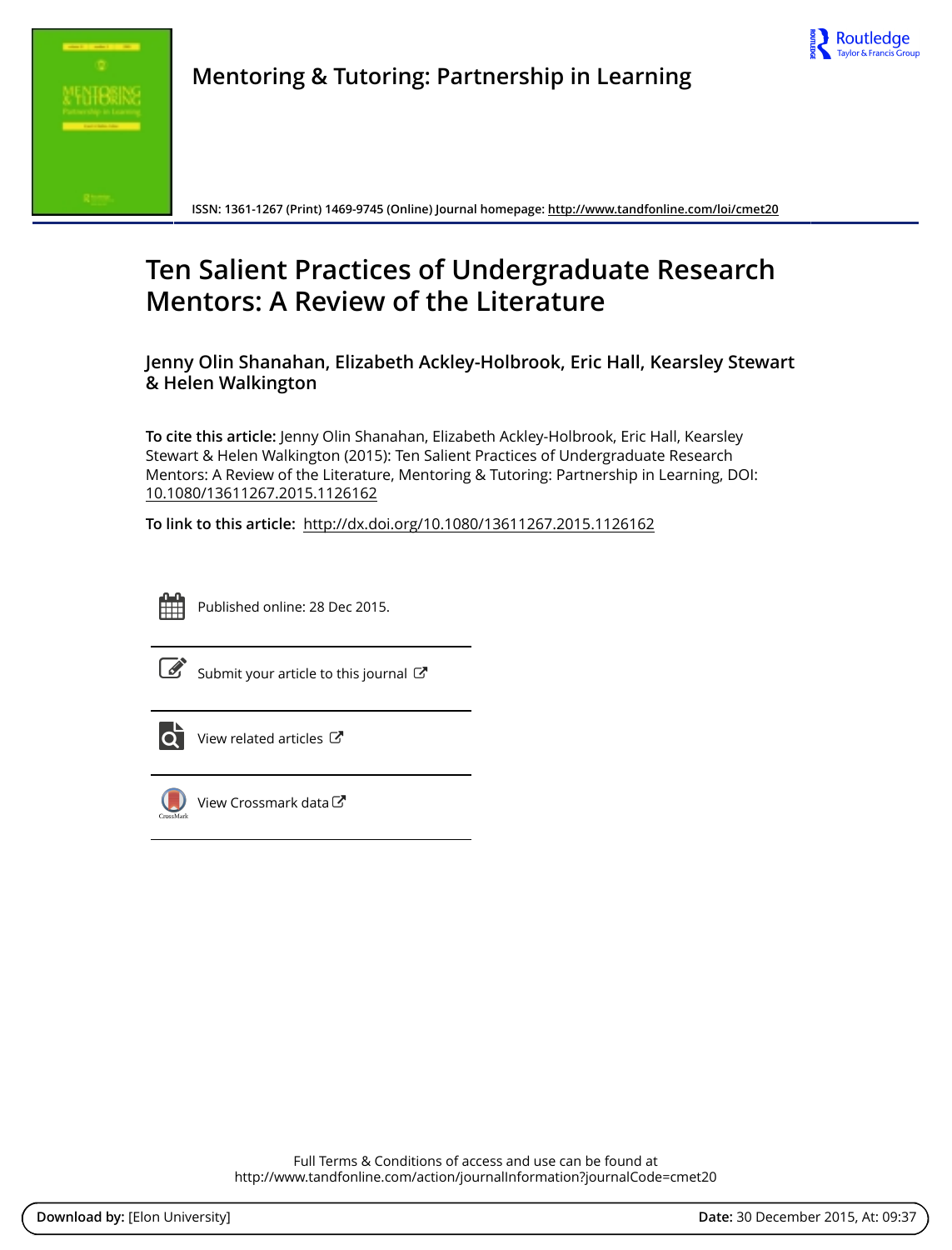

## Ten Salient Practices of Undergraduate Research Mentors: A Review of the Literature

Jenny Olin Shanahan Bridgewater State University

Elizabeth Ackley-Holbrook Roanoke College

> Eric Hall Elon University

Kearsley Stewart Duke University

Helen Walkington Oxford Brookes University

This paper identifies salient practices of faculty mentors of undergraduate research (UR) as indicated in the extensive literature of the past two decades on UR. The well-established benefits for students involved in UR are dependent, first and foremost, on high-quality mentoring. Mentorship is a defining feature of UR. As more and different types of colleges and universities strive to meet student demand for authentic scholarly experiences, it is imperative to identify what effective UR mentors do in order to ensure student engagement, quality enhancement, retention, and degree-completion. We offer an original analysis of the literature on UR mentoring in which we identify 10 significant "lessons learned," or evidence-based practices of effective UR mentors that apply broadly across disciplines, students, institutions, and mentoring approaches.

Keywords: undergraduate research, mentoring, practices, peer mentoring, quality enhancement

Nearly two decades ago, the Boyer Commission proposed 10 recommendations for improving undergraduate education at research universities in the USA (Boyer Commission on Educating Undergraduates in the Research University, [1998](#page-14-0)). The first recommendation, "Make Research-based Learning the Standard," ignited the movement in the USA to include undergraduates in faculty research, both to advance faculty research agendas and to foster students' critical thinking, analysis, and communication skills. Following the Boyer Commission's lead, by the late 1990s, US research organizations, such as the Howard Hughes Medical Institute, National Institutes of Health, and National

Jenny Olin Shanahan, Bridgewater State University; Elizabeth Ackley-Holbrook, Roanoke College; Eric E. Hall, Elon University; Kearsley Stewart, Duke University; Helen Walkington, Oxford Brookes University.

Correspondence concerning this article should be addressed to Jenny Olin Shanahan, Bridgewater State University. E-mail: [Jenny.Shanahan@bridgew.edu](mailto:Jenny.Shanahan@bridgew.edu).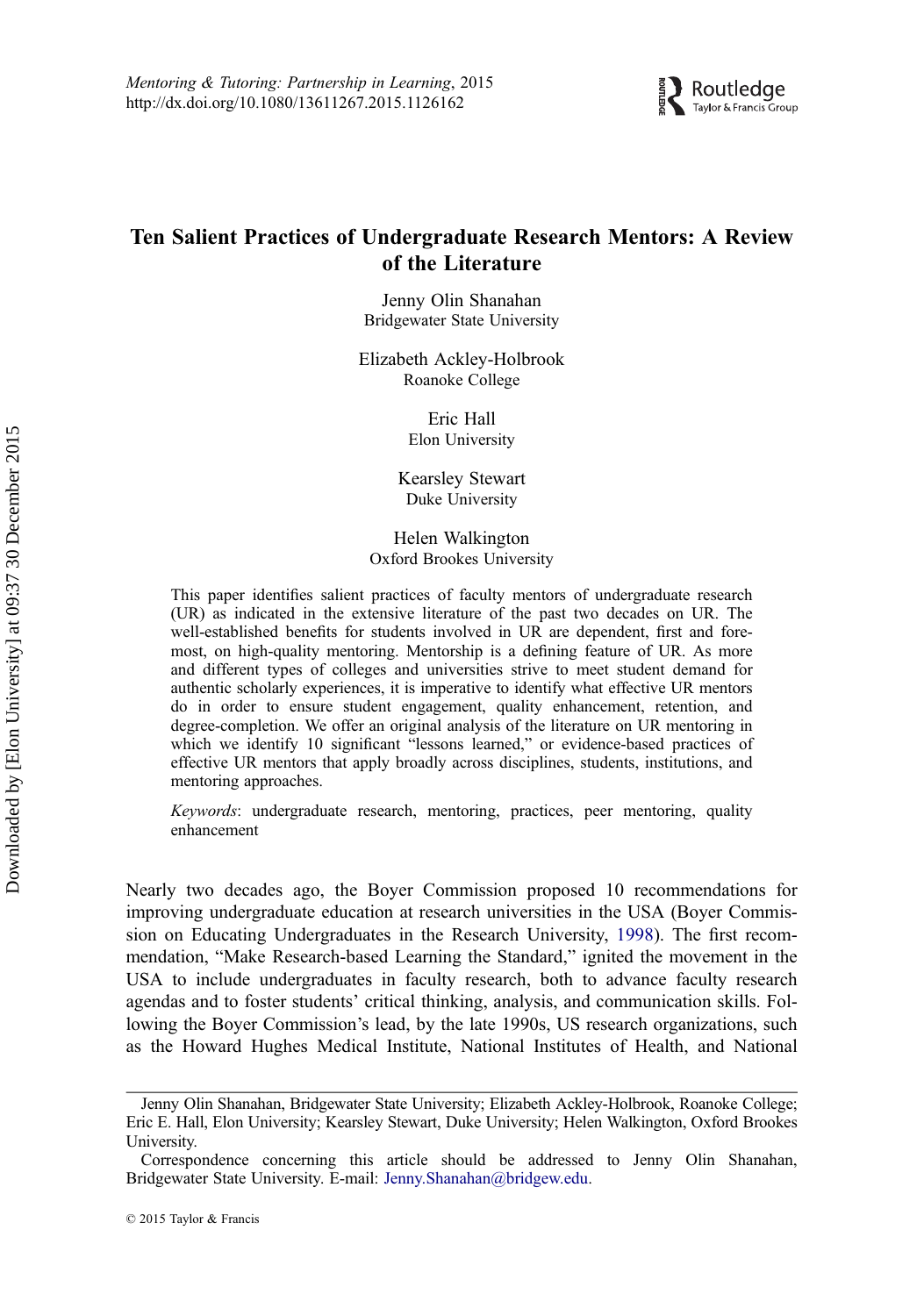Science Foundation, funded opportunities to integrate undergraduates into the research programs of science faculty. At a smaller scale, the Andrew Mellon Foundation supported programming for undergraduates to participate in humanities scholarly work at liberal arts colleges. Over the next decade, numerous studies conducted in the USA, the UK, and Canada clearly demonstrated the benefits of involving undergraduates in research (Gillies & Marsh, [2013](#page-15-0); Graham, Hempstead, & Couchman, [2012](#page-15-0); Healey & Jenkins, [2009;](#page-15-0) Hensel, [2012;](#page-15-0) Kuh, [2008](#page-16-0); Lopatto, [2010](#page-16-0)). Now recognized as a global phenomenon (Jenkins & Healey, [2010](#page-16-0)), the integration of research and teaching at the undergraduate level is taking hold in Australasia (Healey & Jenkins, [2009](#page-15-0); Sandover, Partridge, Dunne, & Burkill, [2012\)](#page-17-0), China (Wang & Wang, [2008](#page-18-0); Yuhao, [2014\)](#page-18-0), India (Padmaja, Laxmi Ramana, & Reddy, [2015](#page-17-0)), the Middle East (Alamodi et al., [2014](#page-14-0); Ibnouf, Dou, & Knight, [2014](#page-16-0)), and the Netherlands (van der Rijst & Visser-Wijnveen, [2011\)](#page-17-0), among other parts of the world. Both government and private funding drive the transformation of undergraduate education in countries such as Oman (Oman Research Council), Qatar (Qatar National Research Fund), and China (Yuhao, [2014](#page-18-0)). The first "World Congress" of Undergraduate Research (UR) is scheduled for November 2016 at Qatar University.

The identification of UR as a high-impact practice by the Association of American Colleges and Universities added fuel to this global movement (Kuh, [2008](#page-16-0)). As institutions in the USA have sought to improve rates of retention, degree completion, and graduate/professional-school acceptance, high-impact practices (HIPs, as they have come to be known) have received greater attention – and none more so than UR (Elgren & Hensel, [2006;](#page-15-0) Elrod, Husic, & Kinzie, [2010](#page-15-0); Kuh & O'Donnell, [2013;](#page-16-0) Lopatto, [2010](#page-16-0)). Data suggesting that UR offers particular gains for students from under-served populations (Brownell & Swaner, [2010;](#page-14-0) Gandara & Maxwell-Jolly, [1999;](#page-15-0) Gregerman, [2009](#page-15-0); Kinzie, Gonyea, Shoup, & Kuh, [2008\)](#page-16-0), along with US funding commitments to diversity in research (e.g. McNair Scholarships, National Science Foundation supplemental funding for underrepresented students), have also stimulated broader participation. The growth of UR has brought about significant changes in its practice in the last decade:

- expansion of UR beyond laboratory sciences to mathematics, social sciences, arts and humanities, and professional disciplines (Crawford, Orel, & Shanahan, [2014;](#page-14-0) DeVries, [2001;](#page-15-0) FitzGerald & Midiri, [2013;](#page-15-0) Johnson & Harreld, [2012;](#page-16-0) Klos, Shanahan, & Young, [2011](#page-16-0); Levenson, [2010;](#page-16-0) McDorman, [2004](#page-17-0); Schantz, [2008](#page-17-0); Shanahan et al., [2015](#page-17-0)) – and, with that expansion, use of the term "Undergraduate Research, Scholarship, and Creative Activity," or URSCA (Crawford & Shanahan, [2014;](#page-14-0) Osborn & Karukstis, [2009\)](#page-17-0);
- availability of UR opportunities in an array of institution types, including community colleges in the USA (Brandt & Hayes, [2012;](#page-14-0) Hensel & Cejda, [2014;](#page-15-0) Thorsheim, LaCost, & Narum, [2010\)](#page-18-0) and further-education colleges in the UK (Healey, Jenkins, & Lea, [2014\)](#page-15-0);
- broader UR experiences that include not only the traditional apprenticeship model with an individual professor, but also more democratic, course-based experiences (including online courses) that involve diverse groups of students in scholarly work (Brush, Cox, Harris, & Torda, [2010;](#page-14-0) Corwin, Graham, & Dolan, [2015](#page-14-0); Kasprisin, Boyle Single, Single, & Muller, [2003\)](#page-16-0).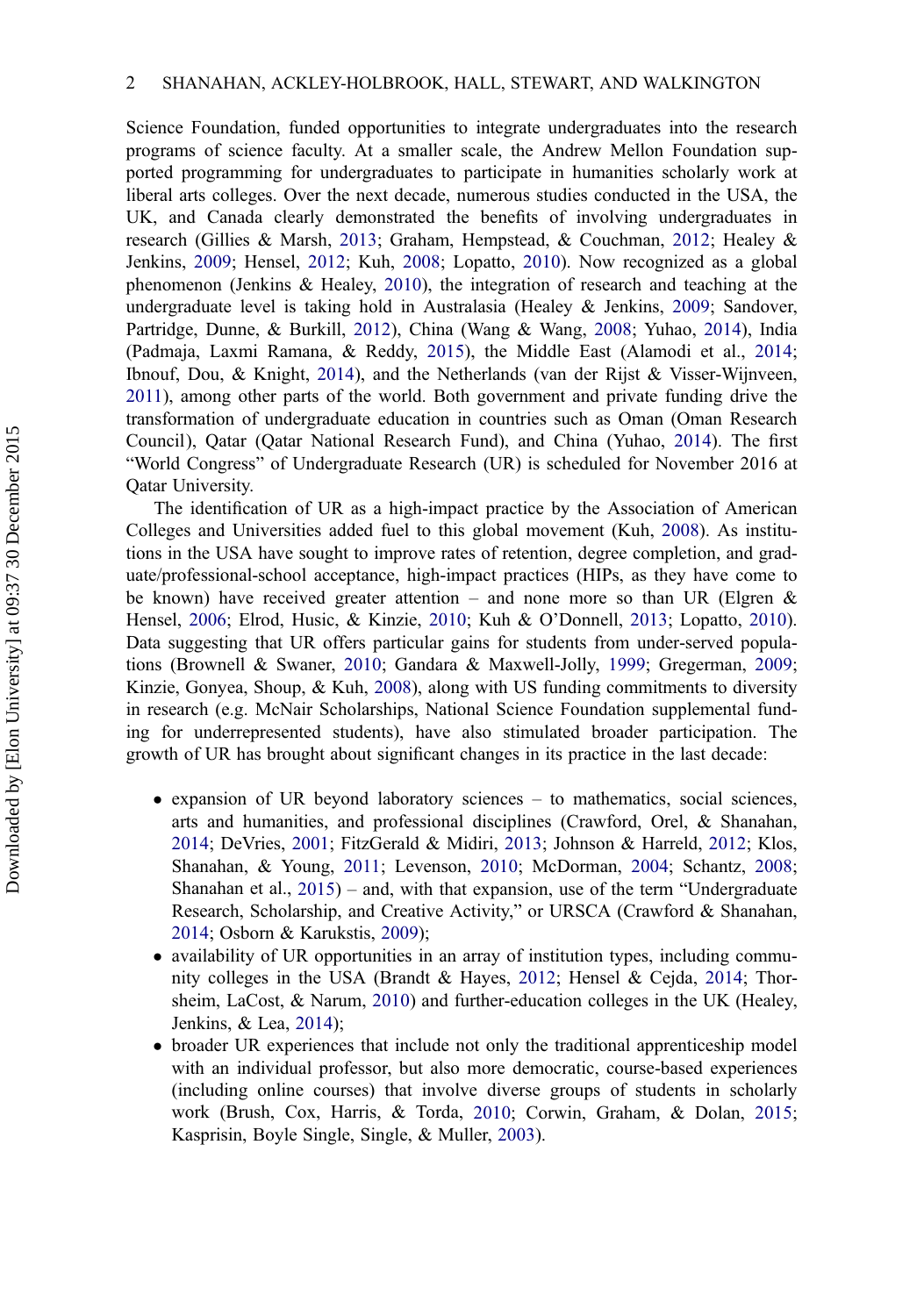Even with significant changes in how scholarly opportunities are provided for students, at least one facet remains constant: effective mentoring is essential to the success of UR (Kuh, [2008;](#page-16-0) National Academy of Sciences, National Academy of Engineering, Institute of Medicine [NAS], [1997;](#page-17-0) Osborn & Karukstis, [2009;](#page-17-0) Wenzel, [1997\)](#page-18-0). The benefits students gain from participating in UR depend on the quality of the mentoring they receive (Bowman & Stage, [2002;](#page-14-0) Hensel, [2012;](#page-15-0) Ishiyama, [2007](#page-16-0); Jones & Davis, [2014](#page-16-0); Linn, Palmer, Baranger, Gerard, & Stone, [2015](#page-16-0); Mekolichick & Gibbs, [2012](#page-17-0); National Academy of Sciences, National Academy of Engineering, Institute of Medicine, [1997](#page-17-0); Pfund, Pribbenow, Branchaw, Miller-Lauffer, & Handelsman, [2006\)](#page-17-0). Research shows the need for, and the benefits of, personally-supportive UR mentoring across a variety of contexts, including different demographic groups (e.g. nontraditional undergraduates, first-generation students), academic disciplines, and underrepresented groups (e.g. women in STEM fields, minority students) (Bowman & Stage, [2002;](#page-14-0) Brownell & Swaner, [2010](#page-14-0); Gregerman, [2009;](#page-15-0) Guterman, [2007](#page-15-0); Jones, Barlow, & Villarejo, [2010](#page-16-0); Kendricks, Nedunuri, & Arment, [2013](#page-16-0); Locks & Gregerman, [2008](#page-16-0); Osborn & Karukstis, [2009](#page-17-0)). Despite the need for strong UR mentors, overarching guidelines on what makes for "good" mentoring do not exist. Much of what can be learned about effective practices is based on faculty self-reports and student perspectives on what they favored about their mentors. Other mentoring practices can be inferred from the broader literature about what makes UR successful; e.g. because students gain confidence and oral-communication skills from presenting their work at conferences (Mabrouk, [2009;](#page-17-0) Mekolichick & Bellamy, [2012](#page-17-0)), one can surmise that effective mentoring includes taking students to conferences and helping them prepare for presentations.

Reports on the particular attitudes and concrete practices of successful UR mentors often come from faculty sharing their own experiences in particular, disciplinary settings (Cooley, Garcia, & Hughes, [2008;](#page-14-0) Laursen, Hunter, Seymour, Thiry, & Melton, [2010](#page-16-0); Shore, [2005;](#page-18-0) Wayment & Dickson, [2008\)](#page-18-0). Although such self-reporting on effective mentoring is often anecdotal and based on small numbers of student participants, it nonetheless presents an opportunity for identifying patterns of behaviors and attitudes in mentoring relationships deemed successful by those involved in them. Similar limitations associated with self-reporting – as well as similar opportunities for examining patterns of responses – exist in student surveys about the mentoring they have received. While students may be able to speak about effective (or ineffective) practices only in terms of their own mentors, themes can be inferred from student survey data from different types of institutions and academic disciplines. A comprehensive analysis of patterns in the literature pertaining to UR mentoring has not been carried out, however. This review identifies from over 100 peer-reviewed articles what makes for successful UR mentoring, in order to inform and support faculty mentors and the administrators who recruit, train, and help sustain them.

#### Method

Five scholars who mentor undergraduate researchers in different disciplines and different types of institutions in the USA and the UK conducted this narrative review of the literature. Each identified, read, and analyzed peer-reviewed articles and books located through EBSCO and ERIC databases and the CUR Quarterly and Perspectives on Undergraduate Research and Mentoring websites with keywords "undergraduate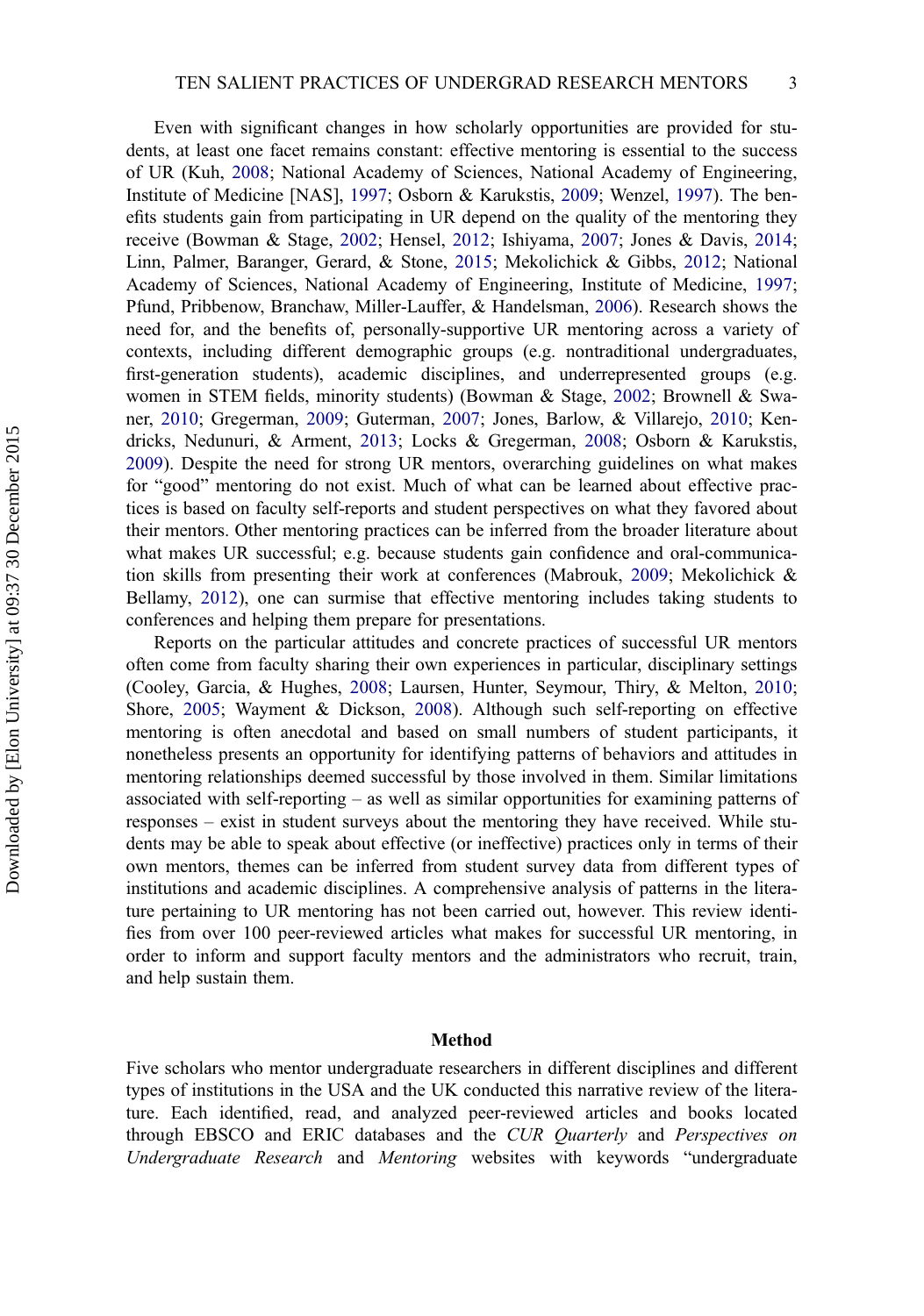research," "mentor," "mentoring," "best practices," "strategies," and "challenges." Keywords were adjusted throughout the process to isolate articles that explicitly addressed mentoring practices. References from preliminary articles were used to identify further pertinent literature. Each of the five researchers focused on a pre-identified area of the literature, which frequently overlapped with one another: (a) general "best practices" of mentoring undergraduates, (b) faculty in various disciplines sharing what they do in mentoring UR, (c) student survey and interview data about the mentoring they received, (d) particular mentoring needs of underrepresented students, and (e) peer and graduatestudent/postdoc mentoring of UR. Through this review, 10 practices emerged as widely effective. Each practice fit within the broad context of support that Thiry and Laursen ([2011](#page-18-0)) deemed as integral components of UR mentoring: intellectual support, personal/ emotional support, and professional socialization. *Intellectual support* refers to helping "with problem-solving or identifying the 'next steps' of the experiment" (p. 776); a mentor provides *personal/emotional support* by being "supportive, accessible, friendly, and [by taking] an interest in [students]" (p. 776); and professional socialization support includes "transmitting the values and norms of the profession, along with essential disciplinary knowledge and skills" (p. 775).

The 10 practices identified through this review serve to form a pedagogy of mentored UR (see Table 1). The practices are identified in the approximate order in which faculty would engage in mentoring undergraduate researchers, with an understanding that the stages of planning, researching, and disseminating the findings are iterative and not directly linear.

#### Salient Mentoring Practices

## Salient Practice #1: Engage in Strategic Pre-planning

The first salient practice of UR mentoring is to do strategic pre-planning in order to be ready to respond to students' varying needs and abilities throughout the research process. Several scholars have noted that in order to help undergraduates develop research and

Table 1

Ten Salient Practices of Undergraduate Research Mentors

- 1. Do strategic pre-planning in order to be ready to respond to students' varying needs and abilities throughout the research process.
- 2. Set clear and well-scaffolded expectations for undergraduate researchers.
- 3. Teach the technical skills, methods, and techniques of conducting research in the discipline.
- 4. Balance rigorous expectations with emotional support and appropriate personal interest in students.
- 5. Build community among groups of undergraduate researchers and mentors, including graduate students, postdoctoral fellows, and any other members of the research team.
- 6. Dedicate time as well to one-on-one, hands-on mentoring.
- 7. Increase student ownership of the research over time.
- 8. Support students' professional development through networking and explaining norms of the discipline.
- 9. Create intentional, laddered opportunities for peers and "near peers" to learn mentoring skills and to bring larger numbers of undergraduates into scholarly opportunities.
- 10. Encourage students to share their findings and provide guidance on how to do so effectively in oral and poster presentations and in writing.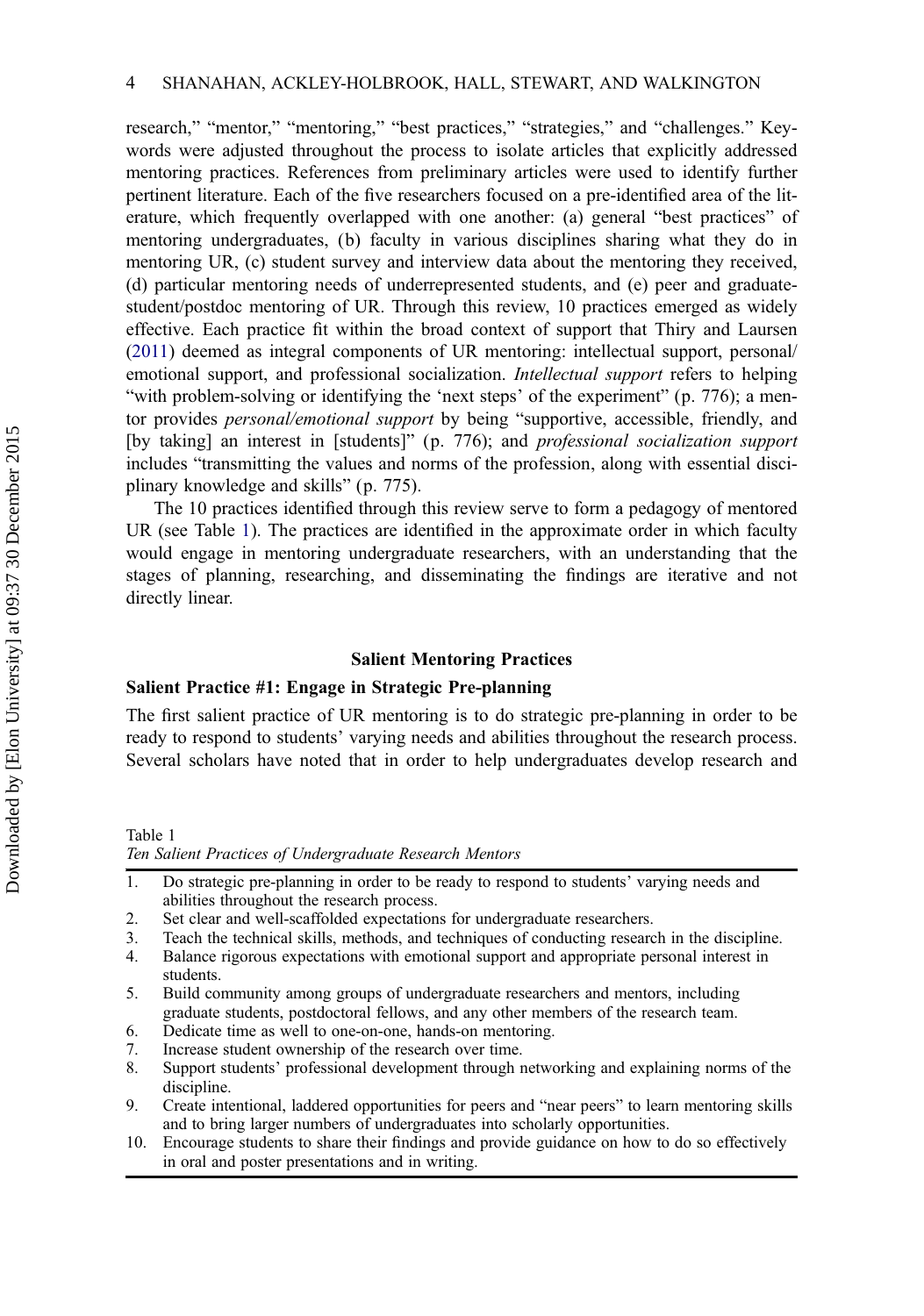communication skills, it is important to take into consideration the wide variability in their levels of preparation, motivation, and skills, and to be ready to guide their progress closely (Lown, [1993](#page-16-0); Mabrouk & Peters, [2000](#page-17-0); Malachowski, [1996;](#page-17-0) Merkel & Baker, [2002](#page-17-0); Schultz, [2001](#page-17-0); Shore, [2005](#page-18-0)). Laursen et al. [\(2010](#page-16-0)) suggested that mentors manage the different needs and abilities of students by giving extensive consideration to project selection and planning. They identified four characteristics of a good UR project: (a) "Must start at a theoretical level that undergraduates are capable of understanding, given their year in school and course background"; (b) "Must draw on skills that students already possess or can learn quickly enough, to give them a chance to progress in the time available"; (c) "Should have a modest scope that can be either simplified or extended"; and (d) "Should have a good chance of producing results within the time frame available" (p. 148).

Planning the timetable for UR was recommended by Cox and Androit ([2009\)](#page-14-0) as well, as they found that bringing students into a research team early and planning for long-term collaboration served the mentor as well as the students. More progress could be made on the research when mentors invested time early in the process to plan and get organized. Undergraduates also became more invested in research projects over time and accomplished more the longer they participated (Cox & Androit, [2009](#page-14-0)). Alternatively, the authors found that engagement for a short period of time (i.e. one semester or summer) did not adequately prepare students to understand and investigate a research topic, despite positive interactions with a mentor (Cox & Androit, [2009](#page-14-0)).

While on the one hand researchers have recommended giving careful consideration to the feasibility and timeline of a proposed project for undergraduates, they have also implied that mentors should not underestimate students' ability to do authentic scholarship. Mentors have been urged to include students in work that makes a unique contribution to the discipline and offers student–researchers authentic research experiences – i.e. those that prompt students to think about and try to solve real problems (Craig, [1999](#page-14-0); Laursen et al., [2010;](#page-16-0) Merkel & Baker, [2002;](#page-17-0) Shellito, Shea, Mueller-Solger, & Davis, [2001](#page-17-0); Shore, [2005](#page-18-0)). The implication for mentors' practices in these studies is to prepare for successful undergraduate-research experiences long before the actual research commences, evaluating the proposed project's feasibility, scope, significance in the discipline, and potential for student engagement in authentic problem-solving.

#### Salient Practice #2: Set Clear and Well-Scaffolded Expectations

The second salient practice to emerge from the literature is to set clear and well-scaffolded expectations of undergraduate researchers. Malachowski ([1996\)](#page-17-0) noted that once research is underway mentors need to be sensitive to how much guidance or structure different students require. Students' needs fluctuate at various points in the project; those in the initial stages of research often need more hands-on mentoring than they will at later points (Malachowski, [1996](#page-17-0); Merkel & Baker, [2002;](#page-17-0) Schultz, [2001](#page-17-0)). Likewise, Moore, Dueweke, Newton, and Stevens-Russ [\(2005](#page-17-0)) called for scaffolded research assignments, which build in strong mentor support in the early phase of the project and gradually lead to more student independence.

To facilitate a scaffolded approach, Mabrouk ([2003\)](#page-17-0) recommended that mentors jointly create clear, structured plans and outline their expectations through learning contracts with students. Abdel-Qader ([2004\)](#page-14-0) said that students conducting research for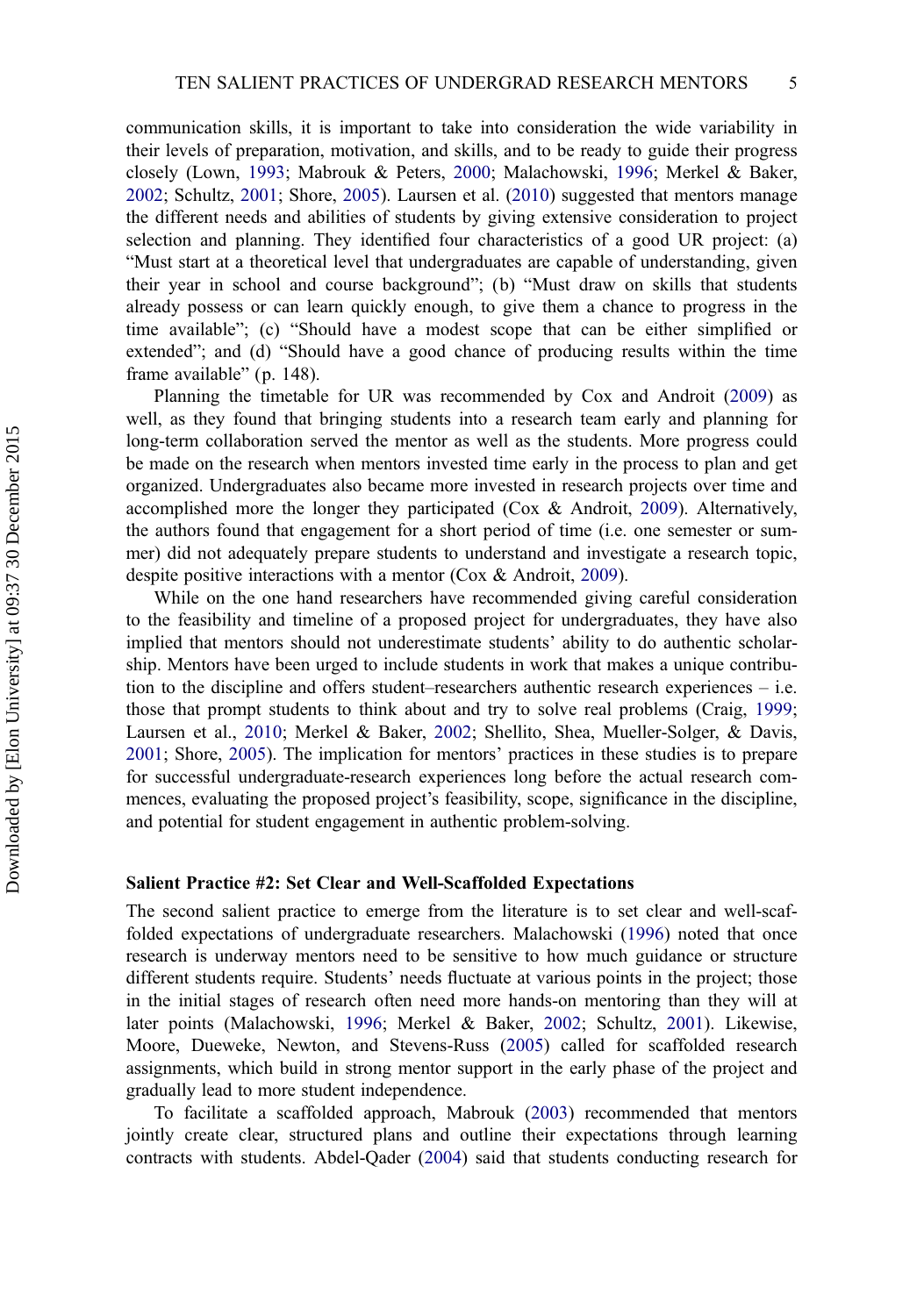credit (e.g. as an independent study) should be given a syllabus, just as in a traditional course, which clearly lays out goals and expectations of the work. In addition to expectations related to research protocols and outcomes, several authors have noted the importance of outlining expectations related to interpersonal dynamics (Gray, [2000;](#page-15-0) Lown, [1993](#page-16-0); Merkel & Baker, [2002](#page-17-0); Shellito et al., [2001](#page-17-0); Shore, [2005](#page-18-0)). In this way, students gain a better understanding of what is required regarding roles and interactions among the team members and how their work will be evaluated.

#### Salient Practice #3: Teach Technical Skills, Methods, and Techniques

The third salient practice of UR mentoring is teaching technical skills, methods, and techniques. Once the preparations have been made and expectations for the work are established and communicated, effective mentors start instructing students in research procedures. Several articles have pointed out that teaching students the technical skills, methods, and techniques necessary to conduct scholarly work in the discipline is the mentor's primary responsibility (Benson, [2002](#page-14-0); Bowman & Stage, [2002](#page-14-0); Gafney, [2005](#page-15-0); Lown, [1993;](#page-16-0) Merkel & Baker, [2002](#page-17-0); Shore, [2005](#page-18-0)). Concurrently, mentors should emphasize the importance of engaging in research in a safe and ethical manner (Benson, [2002](#page-14-0); Lown, [1993](#page-16-0); Merkel & Baker, [2002](#page-17-0)). Depending on the discipline and the nature of the project, this more technical practice might include instruction related to following laboratory experiment protocols, navigating pertinent databases, utilizing studio equipment, accessing archival sources, and/or operating computational software. The intended skill set not only varies by discipline and scholarly purpose, but according to Schultz [\(2001](#page-17-0)), should also be personalized and intentionally suited to a student's goals.

## Salient Practice #4: Balance Rigorous Expectations with Emotional Support and Appropriate Personal Interest in Students

Fourth, UR mentors are advised in the literature to balance rigorous expectations of undergraduate researchers with emotional support and appropriate personal interest. Several authors have concluded that mentors' positive and constructive feedback to undergraduate researchers is critical to student success (Gray, [2000;](#page-15-0) National Academy of Sciences, National Academy of Engineering, Institute of Medicine, [1997](#page-17-0); Shellito et al., [2001](#page-17-0)). Especially when students make first attempts at writing about research and presenting the results of their work, Shellito et al. [\(2001](#page-17-0)) noted that mentors' encouragements can significantly ease student anxiety and lack of self-esteem. Several researchers have pointed out that a UR experience represents the first time most students have engaged in scholarly research, emphasizing the need for mentors to be approachable and available to students (Gafney, [2005](#page-15-0); Mabrouk & Peters, [2000;](#page-17-0) Shellito et al., [2001](#page-17-0); Shore, [2005\)](#page-18-0).

Mentors have been advised to make concerted efforts to get to know studentresearchers as individuals to help meet their emotional needs as well as their learning requirements (Craig, [1999](#page-14-0); Gray, [2000;](#page-15-0) Mabrouk & Peters, [2000](#page-17-0); National Academy of Sciences, National Academy of Engineering, Institute of Medicine, [1997](#page-17-0); Shellito et al., [2001](#page-17-0); Shore, [2005\)](#page-18-0). In fact, an early text on UR mentoring was titled *Adviser, Teacher*, Role Model, Friend: On Being a Mentor to Students in Science and Engineering (National Academy of Sciences, National Academy of Engineering, Institute of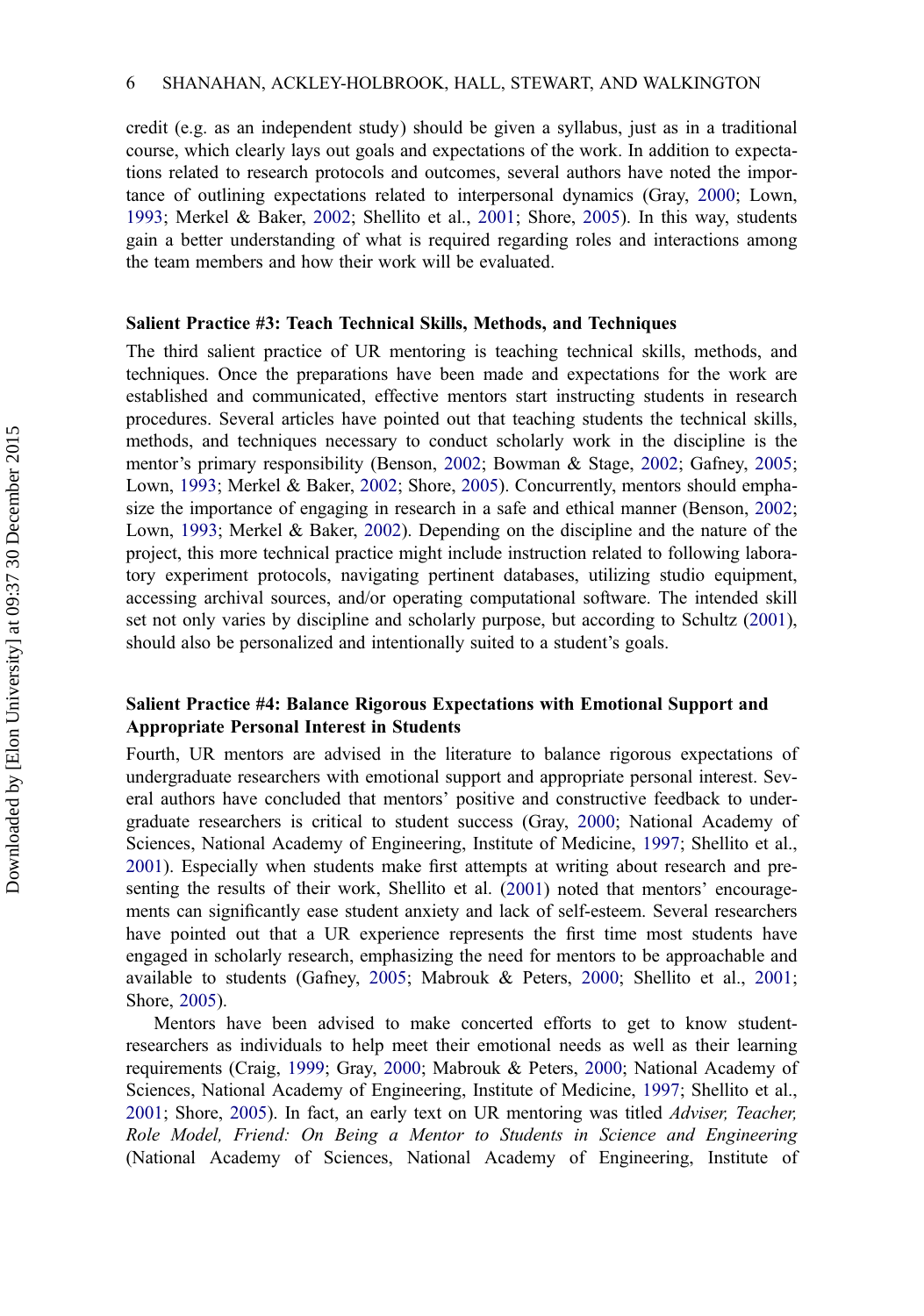Medicine, [1997](#page-17-0)). A text used in dozens of UR programs in the USA, Entering Mentoring: A Seminar to Train a New Generation of Scientists, holds as one of its three goals to guide mentors to "build a relationship based on trust and respect" with undergraduate researchers (Handelsman, Pfund, Lauffer, & Pribbenow, [2005,](#page-15-0) p. 9). The seminar materials provide several specific ideas for fostering appropriate personal relationships with UR mentees, including engaging in "simple joint activities" such as attending lectures together (p. 44).

Several authors recounting students' perspectives on the mentoring they received have corroborated the importance of social-emotional support (Behar-Horenstein, Roberts, & Dix, [2010;](#page-14-0) Falconer & Holcomb, [2008;](#page-15-0) Hakim, [1998;](#page-15-0) Ishiyama, [2007](#page-16-0); Kardash, [2000;](#page-16-0) Mabrouk & Peters, [2000](#page-17-0); Mekolichick & Gibbs, [2012;](#page-17-0) Shellito et al., [2001](#page-17-0); Showman, Cat, Cook, Holloway, & Wittman, [2013;](#page-18-0) Yaffe, Bender, & Sechrest, [2012](#page-18-0)). Falconer and Holcomb ([2008\)](#page-15-0) reported that students valued the affective and relational components of a mentored research experience more than measurable learning activities and outcomes. In several studies, students have placed the most value on mentor practices that foster deep student–faculty relationships and consider the following mentor traits vital to a successful UR experience: high level of availability (regular meetings), trustworthiness, capacity for network development beyond their own academic department, and ability to guide students through the research and writing process (Falconer & Holcomb, [2008;](#page-15-0) Gafney, [2005;](#page-15-0) Lopatto, [2004;](#page-16-0) Mekolichick & Gibbs, [2012](#page-17-0); Shellito et al., [2001](#page-17-0)).

In comparing attitudes of first-generation and continuing-generation students (i.e. students from college-educated families), some researchers found that first-generation students distinctly emphasized pragmatic needs, such as career and graduate-school planning, over affective needs, whereas continuing-generation students primarily valued factors related to the student–mentor relationship (Ishiyama, [2007](#page-16-0); Mekolichick & Bellamy, [2012;](#page-17-0) Mekolichick & Gibbs, [2012\)](#page-17-0). For example, continuing-generation students placed higher importance on their mentor's *friendliness* than did first-generation students, who prioritized *expertise* and rated *friendliness* as the least important among several mentor traits (Ishiyama, [2007;](#page-16-0) Mekolichick & Bellamy, [2012](#page-17-0); Mekolichick & Gibbs, [2012\)](#page-17-0). However, first- and continuing-generation students reported *accessibility* and communication skills as very important (Ishiyama, [2007;](#page-16-0) Mekolichick & Bellamy, [2012](#page-17-0); Mekolichick & Gibbs, [2012\)](#page-17-0), suggesting that even students with pragmatic needs for mentor expertise want that expertise communicated by open, approachable mentors.

Social–emotional support of mentors has been shown to be even more important for underrepresented minority students involved in UR than for their peers in the majority. Students of color have emphasized more often than White students the value of personal connections with and emotional support from their UR mentors (Davis, [2007](#page-15-0); Ishiyama, [2007](#page-16-0); Kendricks et al., [2013](#page-16-0); Mekolichick & Gibbs, [2012](#page-17-0); Schwartz, [2011](#page-17-0)). Whereas White students highlighted how mentors could help them get started in their careers, such as by helping them network in the field, students of color emphasized the importance of just having a faculty mentor whom they could trust. For underrepresented minority students, the "affective and interpersonal nature of the UR relationship may be just as significant as the academic" (Schwartz, [2011,](#page-17-0) p. 537). Schwartz [\(2011\)](#page-17-0) explained that UR mentors of students of color who provide "emotional output, listening, […] empathy, and […] advice" help them negotiate a majority-White academic world (p. 537). Therefore, some studies have concluded that UR mentors of underrepresented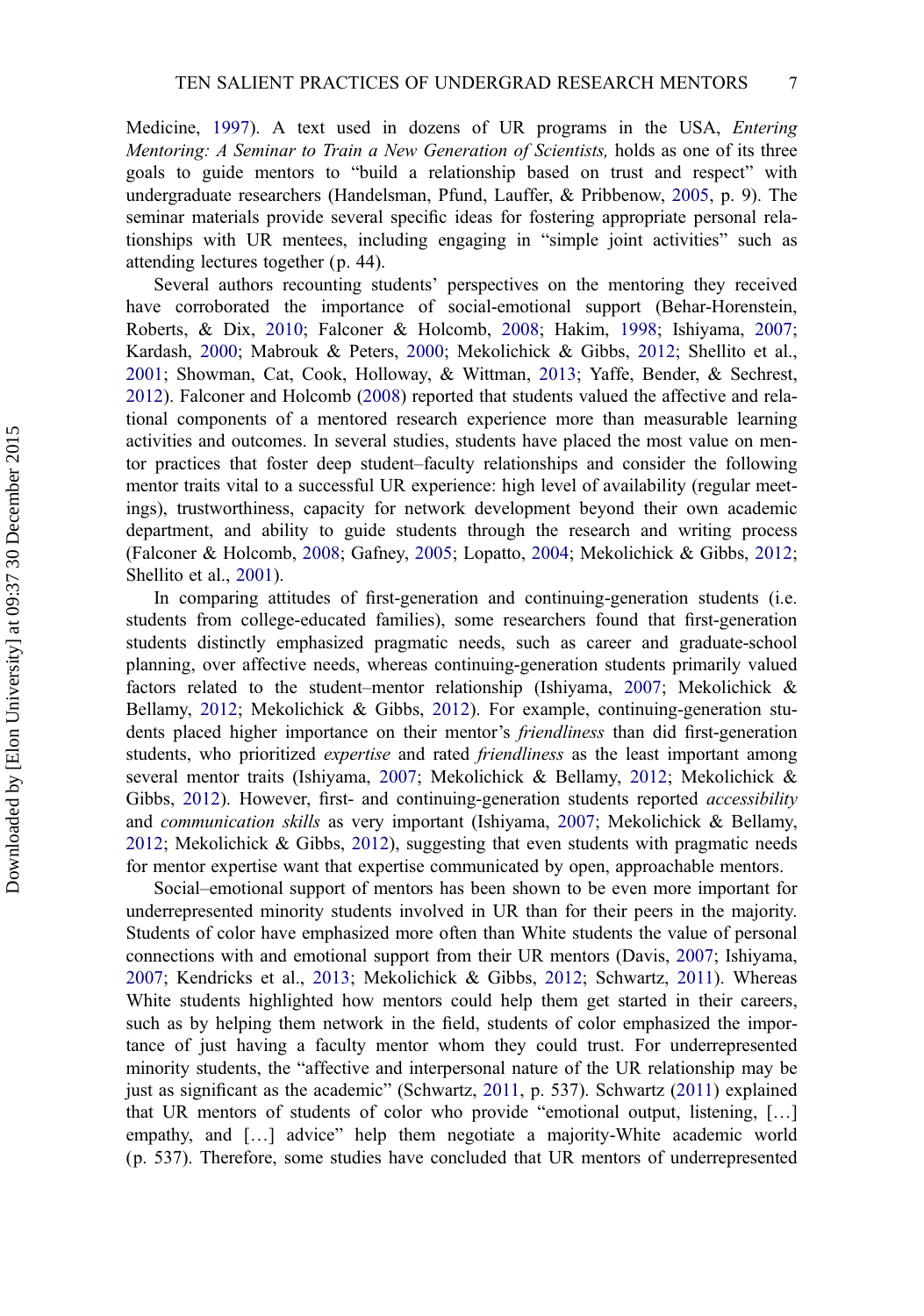students require heightened attentiveness to empathy, emotional output, and long-term investment in the relationship (Kendricks et al., [2013;](#page-16-0) Schwartz, [2011](#page-17-0); Wilson et al., [2012](#page-18-0)).

### Salient Practice #5: Build Community Among Members of the Team

The fifth salient practice is for UR mentors to build community among members of the research team. In addition to fostering appropriate social–emotional ties with their undergraduate researchers, mentors who work with more than one student at a time often help build trusting interpersonal relationships among the team members. Faculty mentors have noted the benefits of regular meetings for a research team, so all parties know what has been accomplished and what is next in the research process (Bowman & Stage, [2002](#page-14-0); Buddie  $&$  Collins, [2011](#page-14-0)). While one-on-one mentoring by a faculty member is associated with the highest impact for students (Kuh, [2008](#page-16-0); Lopatto, [2003\)](#page-16-0), the reality is that many students gain research experience in a tiered model, under the mentorship of post-docs, graduate students, and/or more experienced undergraduate peers; intentionally building community among the team members is well worthwhile (Edgcomb et al., [2010](#page-15-0); Edwards et al., [2011;](#page-15-0) Dolan & Johnson, [2009;](#page-15-0) Harrison, Dunbar, Mageeney, & Lopatto, [2010](#page-15-0); Jordan & Brooks, [2013;](#page-16-0) Mahlab, [2010](#page-17-0); Sloane, [2010\)](#page-18-0). Peer and near-peer-mentoring approaches to UR spread the benefits of immersive mentored research across a greater number of students. Such approaches benefit the students being mentored and those doing the mentoring as well. In guiding each other, peers and near-peers learn the content and skills more deeply and may even develop their own pedagogy. Students mentored in a tiered team have reported appreciating a supportive environment for learning. Peer and near-peer mentors accommodated different learning styles, created a participatory learning environment, helped to develop undergraduates' critical-thinking and problem-solving skills, and were seen as approachable.

In addition to facilitating clear, organized, regular meetings for the team and intentionally establishing tiered mentoring opportunities, faculty mentors who plan informal activities outside of work time may help maintain students' interest in the research (Bender, Webster, & Blockus, [2008\)](#page-14-0) and promote a sense of community, which has been tied to student success in UR (Nagda, Gregerman, Jonides, von Hippel, & Lerner, [1998](#page-17-0)). Engagement in group activities around a common interest have helped small and large groups of undergraduate researchers connect with each other and their faculty, graduatestudent, and/or postdoctoral-fellow mentors at different types of institutions (Bender et al., [2008](#page-14-0)). In US institutions, for example, the activities have included field trips, talent shows, and sports and games (Bender et al., [2008](#page-14-0)).

#### Salient Practice #6: Dedicate Time to One-On-One, Hands-On Mentoring

Sixth among the salient practices is dedicating time to one-on-one, hands-on mentoring, even when mentoring a group of researchers. Cox and Androit's [\(2009](#page-14-0)) comparative study of student research skills from both the students' and mentors' perspectives pointed to the importance of hands-on mentoring practices. Students who spent less time with their mentor rated their own abilities higher than did students who spent more time, "operating under false assumptions that they were making satisfactory progress as researchers" (p. 34). When evaluating student abilities on a variety of tasks, faculty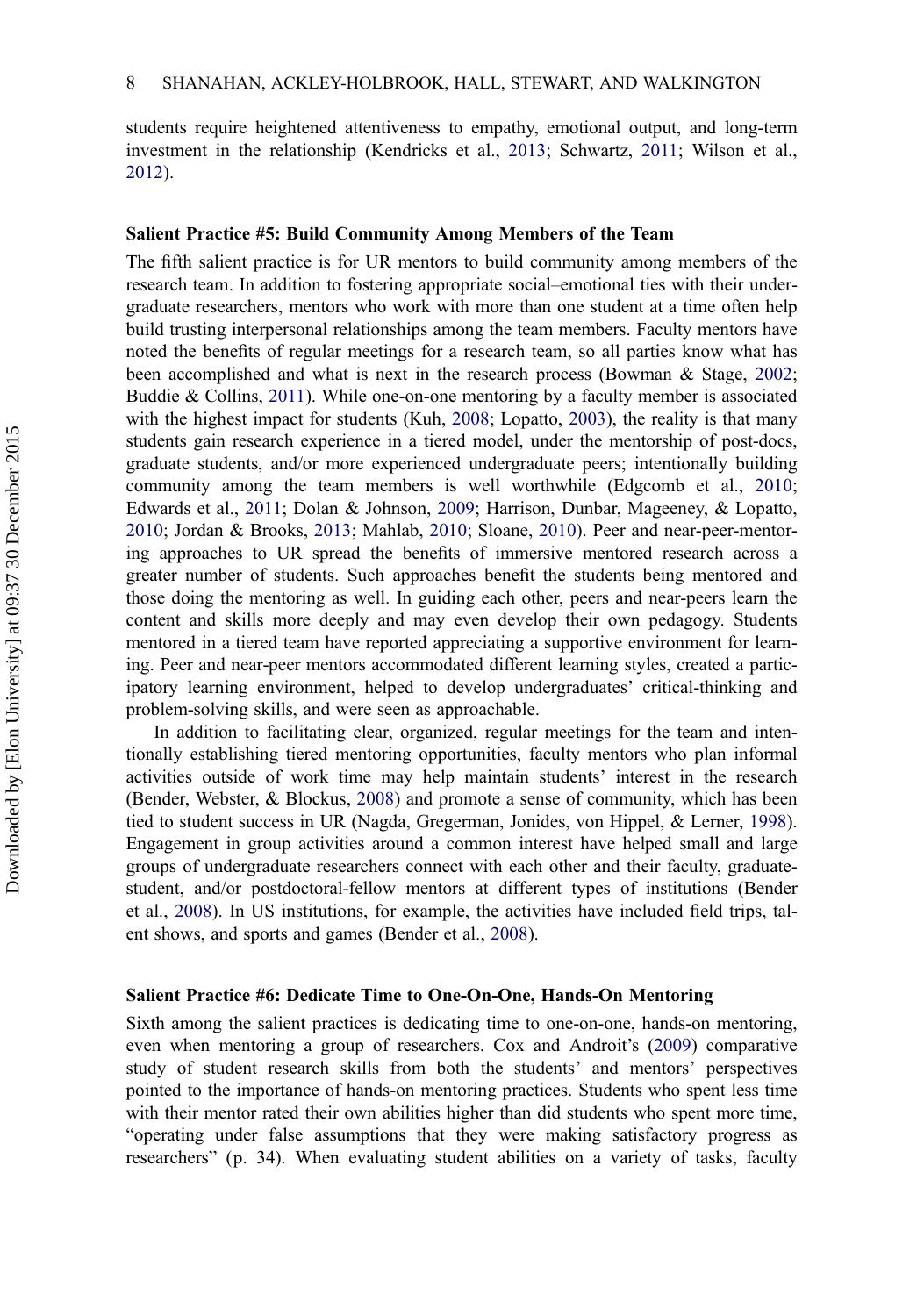mentors consistently rated students lower than the students themselves did, but student ratings were more closely aligned with mentors when they spent more time with their mentors. The vital importance to students of time with their faculty mentors was a key finding by Behar-Horenstein et al. [\(2010](#page-14-0)). Their study revealed a discrepancy between what faculty reported (e.g. weekly meetings, open-door policies) and what students described in terms of time with their mentors. The small sample of students said they wanted more time with their faculty mentors for guidance and advice (Behar-Horenstein et al., [2010](#page-14-0)).

Similar findings about the value of time-intensive, hands-on mentoring have been reported in the literature for two decades. Cortinas, Schneider, Straka, Beasley, and Machacek ([1996\)](#page-14-0) found that the success of their National Science Foundation (NSF) Research Experience for Undergraduates (REU) was due largely to the "significant commitment" of mentors working closely with students. Shellito et al. [\(2001](#page-17-0)) reported that student learning and time spent with their mentor during a research experience were strongly related. In fact, students who spent little one-on-one time with their mentors expressed resentment about their research experience (Shellito et al., [2001\)](#page-17-0).

#### Salient Practice #7: Increase Student Ownership Over Time

The seventh salient practice of UR mentoring is to increase student ownership of the research over time. Johnson and Harreld ([2012\)](#page-16-0) found that by investing time in one-on-one mentoring (the sixth salient practice), mentors helped students gain confidence in their ability to do the work and develop independence. One student reported after a group research study in history that their mentor "was always ready to help us with our many difficulties," so "the team finally arrived at the point where we were selfsufficient" (Johnson & Harreld, [2012](#page-16-0), p. 370).

Shore's [\(2005](#page-18-0)) review of UR mentoring practices indicated that successful mentors have approached their interactions with mentees as with those with a junior colleague. Several researchers have advocated for UR environments in which all students (a) understand how their tasks relate to the larger project goals, (b) feel welcome to provide opinions about the work, (c) are listened to with patience and openness, (d) become more autonomous as they are given ownership of specific tasks and important aspects of the overall project, and (e) do work that will ultimately help them clarify and prepare for their career goals (Benson, [2002;](#page-14-0) Craig, [1999](#page-14-0); Mabrouk & Peters, [2000;](#page-17-0) Merkel & Baker, [2002;](#page-17-0) National Academy of Sciences, National Academy of Engineering, Institute of Medicine, [1997;](#page-17-0) Shellito et al., [2001;](#page-17-0) Shore, [2005](#page-18-0)). The experience becomes transformative for the undergraduate researchers when they have a sense of ownership in the project (Laursen et al., [2010;](#page-16-0) Malachowski, [1996](#page-17-0)).

Encouraging student investment in a collaborative project promotes shared responsibility as well as shared power (González, [2006\)](#page-15-0). Rather than simply giving advice and dispensing their knowledge, effective mentors have been said to share power by *advocat*ing for students' needs and goals (González, [2006\)](#page-15-0). Researchers at the National Academy of Sciences, National Academy of Engineering, Institute of Medicine ([1997\)](#page-17-0) made the case in one of the earliest publications on UR mentoring that mentors should resist the temptation of holding their power over undergraduates. Instead, mentors were urged to ask for feedback from students about their mentoring, reflect on what they learn, and use student feedback to try to improve their mentoring and the environment for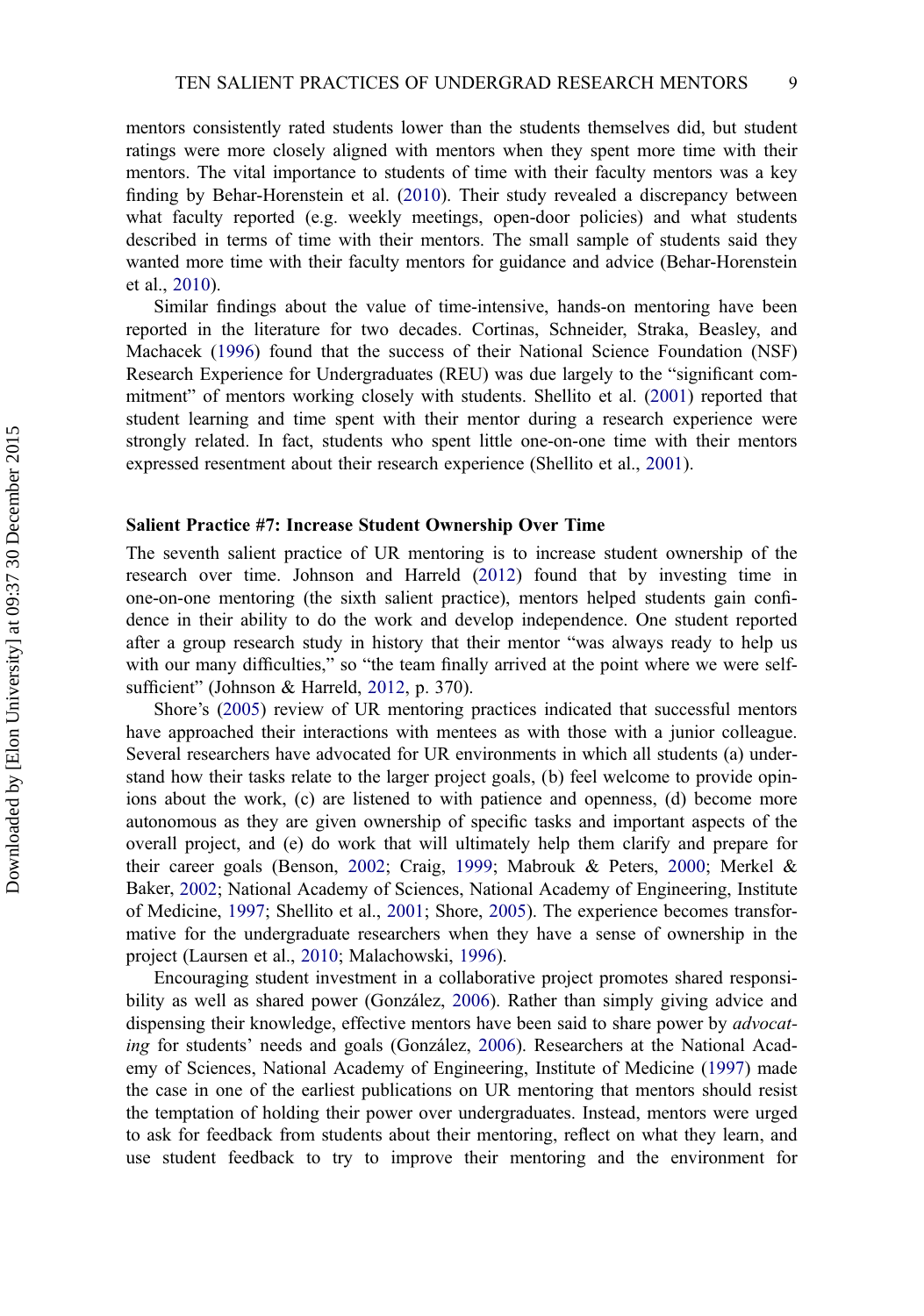student-researchers (Gray, [2000](#page-15-0); National Academy of Sciences, National Academy of Engineering, Institute of Medicine, [1997](#page-17-0); Shore, [2005\)](#page-18-0).

Power sharing with undergraduate researchers has been discussed most often in the literature about mentoring underrepresented minority students. Davis ([2007\)](#page-15-0) urged mentors to take a collaborative approach to including students of color in their work, as opposed to adopting the individualistic attitudes that prevail in some academic settings. By intentionally including diverse voices and experiences, successful mentors have benefited their own careers as well as their students' advancement (Davis, [2007](#page-15-0); González, [2006](#page-15-0)).

## Salient Practice #8: Support Students' Professional Development through Networking and Explaining Norms of the Discipline

The eighth salient practice in the literature about UR mentoring is supporting students' professional development through networking and explaining the norms of the discipline. For students to become invested in the work and responsible for their roles in the research or creative process, the literature suggests it is important for mentors to foster an environment that will allow them to develop professionally. A primary means of professional development is providing networking opportunities for students such as introducing them to colleagues on campus and at professional conferences (Mabrouk, [2009](#page-17-0); Mabrouk & Peters, [2000](#page-17-0); National Academy of Sciences, National Academy of Engineering, Institute of Medicine, [1997;](#page-17-0) Shore, [2005](#page-18-0)). Mabrouk ([2009\)](#page-17-0) found that students attending a conference reported that the most valuable experiences were informal activities such as discussions held in coffee shops and other off-campus sites that allowed them to network; such conversations were identified as even more beneficial than presenting their research. Mabrouk recommended that mentors make the introductions and facilitate the initial interactions.

Professional socialization provided by a faculty mentor has been shown to be even more significant for underrepresented minority students and first-generation students. First-generation students reported wanting, first and foremost, UR mentors that are experts in their field who could provide access to networking opportunities and to wellrespected and powerful connections (Ishiyama, [2007](#page-16-0); Mekolichick & Bellamy, [2012](#page-17-0); Mekolichick & Gibbs, [2012\)](#page-17-0). Effective mentors were said to expand students' networks by introducing them to others in the field; they helped students navigate the unwritten rules and norms of the profession; and they wrote strong, specific, substantive letters of recommendation (Campbell & Campbell, [2007;](#page-14-0) Davis, [2007\)](#page-15-0) – providing access to professional opportunities that are otherwise very difficult to obtain for students without family or friends with experience in higher education.

## Salient Practice #9: Create Intentional Opportunities for Peers and Near-Peers to Learn Mentoring Skills

Ninth among salient practices is for faculty mentors to create intentional opportunities for peers and near-peers to learn mentoring skills, i.e. to involve students in the practice of UR mentoring. In the context of peer-mentoring scenarios, the function of a peer mentor holds many similarities to that of a faculty mentor, including the creation of a sense of community among the researchers, guiding students to make deep connections,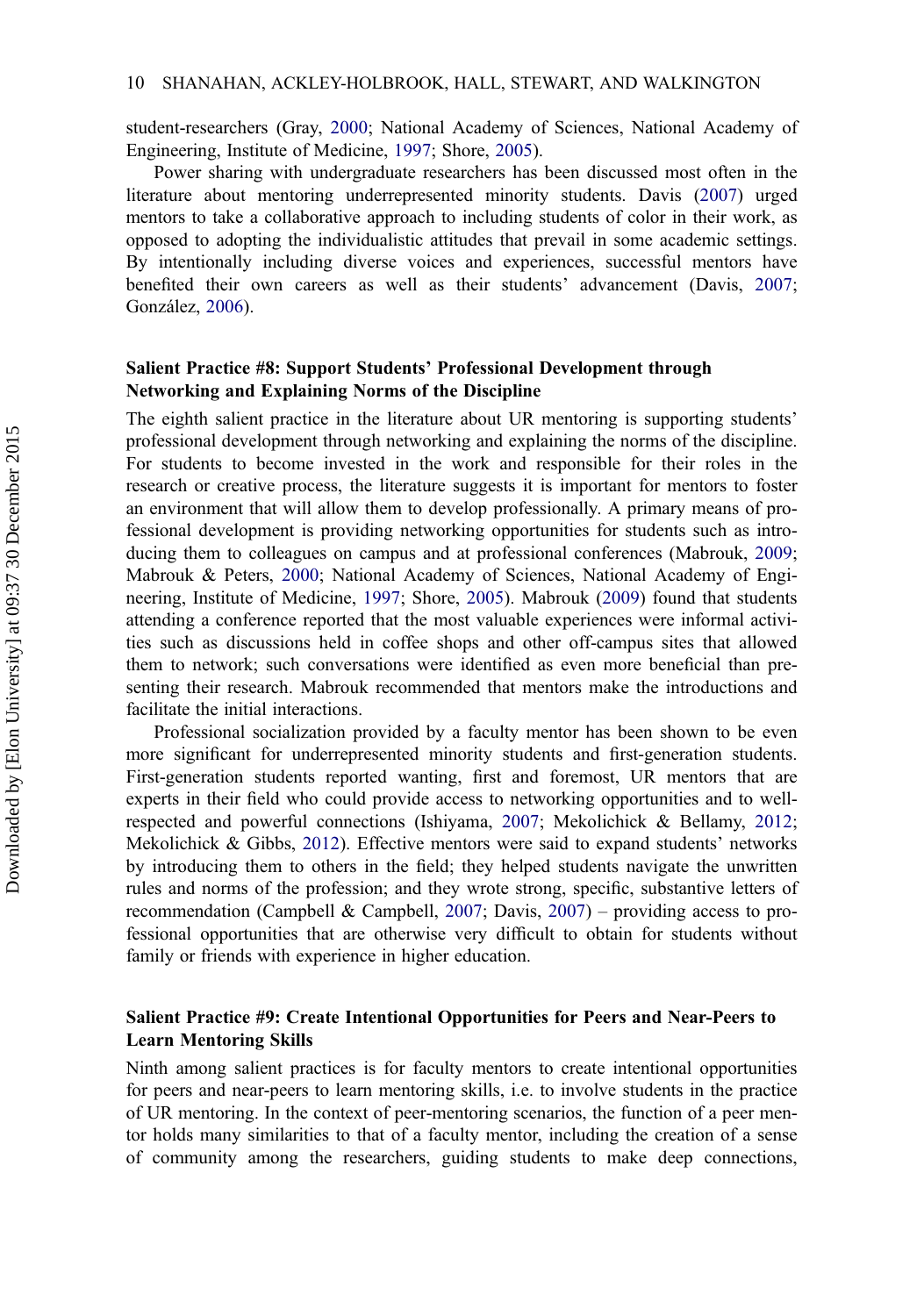role-modeling characteristics of a successful researcher, and acknowledging the need to address different learning styles (Mahlab, [2010](#page-17-0); Packard, Marciano, Payne, Bledzki, & Woodard, [2014\)](#page-17-0). However, there are significant training implications for developing the capabilities of first-time peer or near-peer mentors. The University of Wisconsin (Madison) training program Entering Mentoring has been used in many institutions to train both graduate students and faculty (Pfund et al., [2006](#page-17-0)). Packard et al. [\(2014](#page-17-0)) found that the ideal peer-mentoring setting is one in which the faculty member has made clear to all involved the student mentor's role of authority in the group. Dolan and Johnson ([2009](#page-15-0)) revealed that positive mentoring relationships involving graduate students required clear boundaries, especially where there were overlaps between faculty and graduate students mentoring the same undergraduate. As a result of recognizing the potential for duplication of the mentoring role between faculty and graduate students, some institution-wide schemes have evolved in a different direction so that the graduate students offer a mentoring role that is different from that of faculty. Sloane ([2010\)](#page-18-0) described this shift in philosophy in one university mentoring program as a result of recognition that the student mentors had no power to assess students' work and that they were not content experts. Their responsibilities therefore changed from trying to replicate the role of a faculty mentor to serving as a facilitator of scholarly thinking.

The role of faculty in the peer-mentoring process has varied according to the aims of the program and the degree to which student mentors were acting as a replacement for faculty rather than enhancing what faculty do as mentors. Overseeing the research work of a team with diverse backgrounds and levels of experience has been seen in the literature as a core capability. Faculty mentoring practices mostly involved the design and management and delegation of mentoring to graduate and undergraduate peer mentors. The implications for faculty of Dolan and Johnson's [\(2009](#page-15-0)) research, where mentors were graduates and postdoctoral students, are threefold: (a) Make an informed decision on when to involve a graduate student in mentoring, so that this is an intentional practice. Edwards et al. ([2011\)](#page-15-0) suggested it is possible that as a result of being mentored by a graduate student rather than a faculty member undergraduate mentees understood better what they do not know (p. 310). (b) Focus time with graduate mentors and undergraduate mentees at the start of the dyad and frame challenges as learning opportunities at this early stage. (c) Stress to the graduate mentors the learning benefits that they will accrue from the process, over and above any instrumental gains that may serve as a primary motivation. The role of faculty was therefore to help the peer/near-peer mentors think through and articulate their learning. Pfund et al. [\(2006](#page-17-0)) highlighted the importance of mentoring practices oriented to personal and emotional support; in addition to assessing students' understanding, their practices included discussions of diversity, how to foster mentees' autonomy, and the importance of showing interest in mentees as individuals by being available, an attribute echoed by Mabrouk and Peters [\(2000](#page-17-0)).

## Salient Practice #10: Encourage and Guide Students through the Dissemination of their Findings

The 10th salient practice of UR mentors is to encourage and guide students through the dissemination of their findings. Several researchers have focused on how mentors can help students disseminate research findings in oral and written form such as conference presentations, research reports, and journal articles (Bowman & Stage, [2002;](#page-14-0) Craig,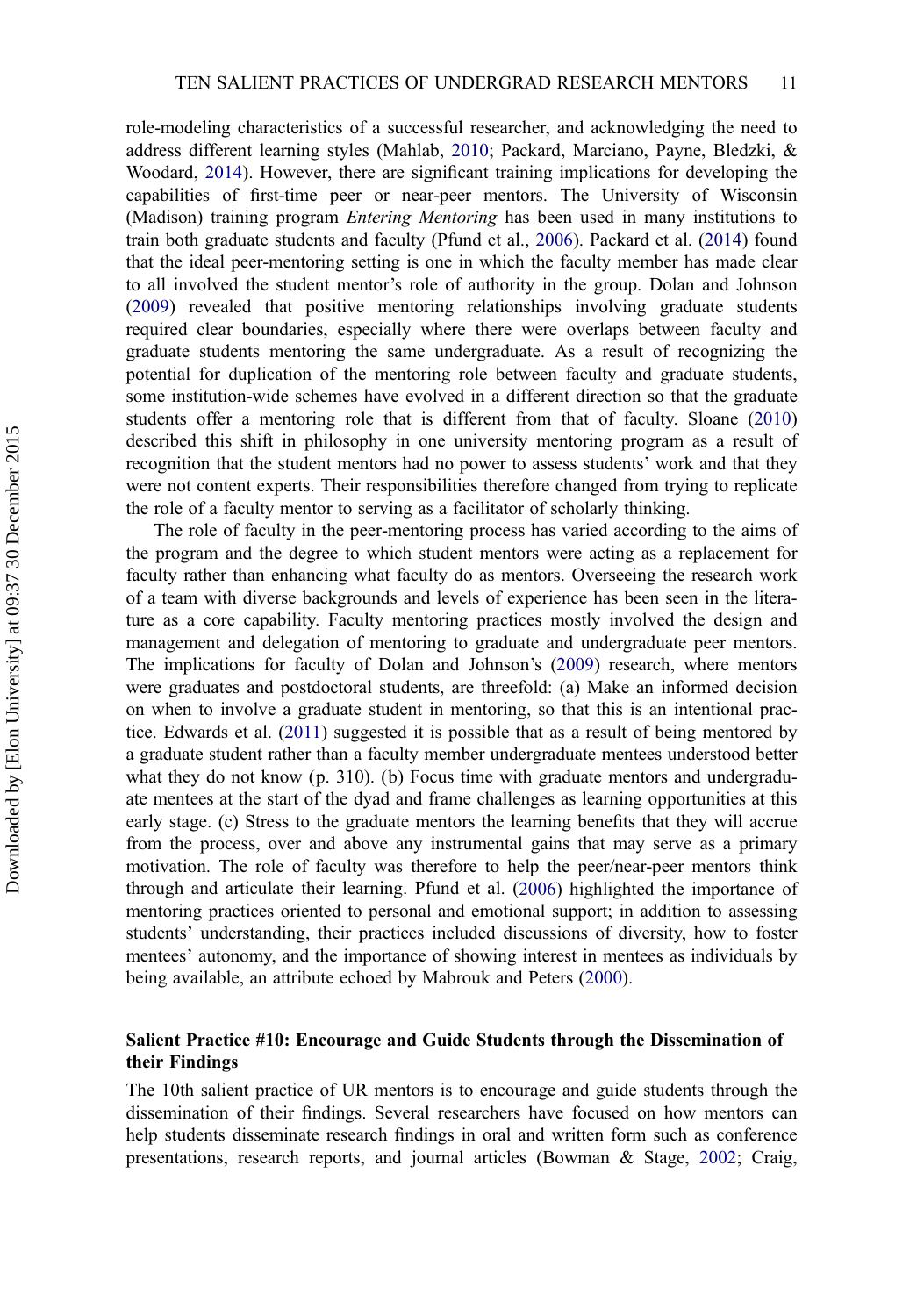[1999](#page-14-0); Mabrouk, [2009](#page-17-0); Mabrouk & Peters, [2000;](#page-17-0) Merkel & Baker, [2002;](#page-17-0) Shellito et al., [2001](#page-17-0); Shore, [2005](#page-18-0); Spronken-Smith et al., [2013](#page-18-0); Walkington, [2012](#page-18-0), [2014;](#page-14-0) Walkington, Edwards-Jones, & Gresty, [2013\)](#page-18-0). As a final stage of the research process involves the dissemination of results, Laursen et al. ([2010\)](#page-16-0) argued that developing student understanding of the avenues for dissemination (and the processes involved in that dissemination) will allow them to develop a greater appreciation for what it means to be a researcher and scholar while, in turn, developing their oral and written communication skills. The students interviewed by Behar-Horenstein et al. [\(2010](#page-14-0)) emphasized the value of their mentors encouraging them to present in informal settings, such as lab-group meetings, as well as at professional meetings. Ishiyama [\(2007](#page-16-0)) and Mekolichick and Bellamy ([2012\)](#page-17-0) found that undergraduates from diverse demographic groups indicated that one of the most important actions their mentors had taken was bringing them to conferences and encouraging them to disseminate their work.

#### Implications

Through a narrative review of the literature, this paper has revealed 10 salient practices which form a pedagogy of mentored UR. At their core, these practices corroborate the threepronged focus of UR mentoring described by Thiry and Laursen [\(2011\)](#page-18-0), which highlighted the need for facilitating intellectual support, personal/emotional support, and professional socialization throughout the research experience. Our outline of salient mentor practices expands upon these important themes by identifying actionable practices that can be implemented across a diverse range of contexts. The identification of these salient practices also allows for them to be used in preparing and training faculty for UR mentoring.

While the literature acknowledges the challenges associated with mentored UR in terms of faculty time, compensation, and institutional resources, few sources acknowledge the challenges posed by the changing landscape of higher education. A pedagogy for UR in the future needs to acknowledge and adapt to the way in which the context of research-based learning in universities is evolving. If UR is for all students (Healey & Jenkins, [2009\)](#page-15-0) there are implications for being able to scale up research teams while maintaining a quality experience where students feel supported emotionally as well as academically. The USA as a context for UR is perhaps atypical in that research is institutionally resourced through embedded administrative support structures, and funding is available, particularly in the sciences, to engage students in faculty research. In fact, institutional investment in UR in the USA is now so significant that the Council on Undergraduate Research recently published a "next-generation road map" to guide colleges and universities through development and expansion of UR programs (Kinkead & Blockus, [2012](#page-16-0)). In addition, there is a long legacy of mentored UR through summer programs. In other parts of the world, universities deal with large student numbers and adopt an inclusive model such that research experiences are embedded and mainstreamed which can preclude close relationships between faculty mentor and mentee, yet all students could potentially benefit from a mentored UR experience. Opening up the number of research opportunities to a growing and more diverse student body represents a major opportunity, and commensurate challenges arise.

In addition, there are some elements of the changing nature of higher education that pose a significant challenge to the American model of mentored student research. Research and teaching are increasingly being separated as activities with a proliferation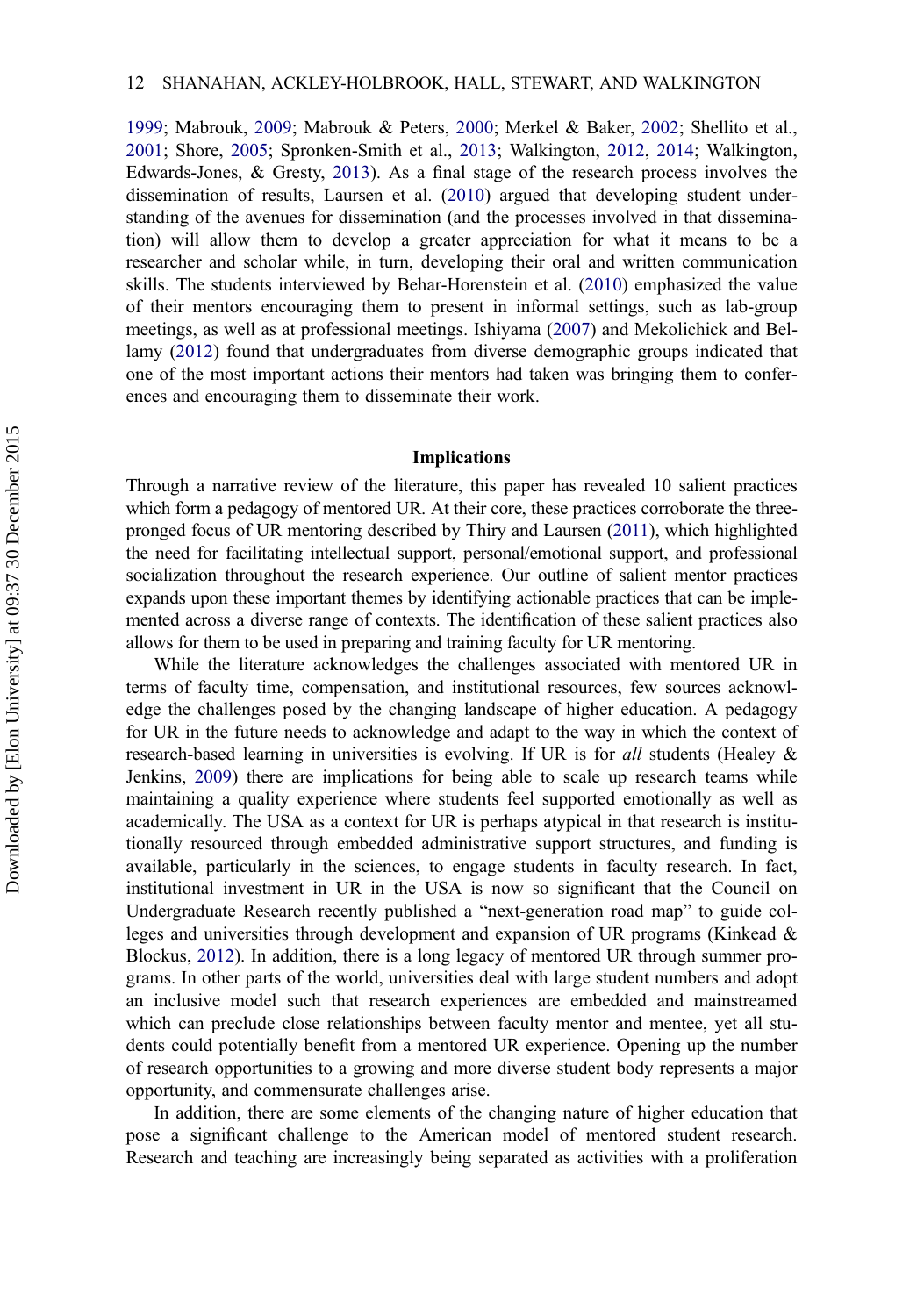of short-term "teaching only" and "research only" contracts to cope with large student numbers. The increasingly short-term nature of academic contracts is leading to precariousness, and long-term research projects could be at risk. Solving complex global problems will require team-based solutions and students will need to be able to communicate across disciplines. A pedagogy of one-to-one mentoring may not be best placed to prepare students for authentic real-world research; mentoring interdisciplinary teams may require mentors to work more collaboratively.

Just as students are forming international flows as a result of increased mobility (Altbach, Reisberg, & Rumbley, [2009\)](#page-14-0), expert faculty mentors may become more mobile as institutions form international collaborations. One evolving solution could involve virtual laboratories where student research teams are dispersed across the globe and technology is used to mediate the communication between mentees and mentors.

We therefore propose these 10 practices as a pedagogy for current mentoring relationships and will endeavor to explore, through our future research, methods in which mentoring relationships are changing in the face of new challenges and developments in higher education and how each of these practices may respond to the changing landscape in our institutions and national systems.

#### Disclosure statement

No potential conflict of interest was reported by the authors.

#### Funding

This work was supported by Elon University's Center for Engaged Learning.

#### Notes on contributors

Jenny Olin Shanahan, PhD, is the director of Undergraduate Research at Bridgewater State University in Massachusetts. She serves as an executive board member of the Council on Undergraduate Research (CUR) and a CUR councilor in the Undergraduate Research Program Directors Division. She has co-edited two books on UR in the arts and humanities and has authored several articles and book chapters on research in the curriculum. She is a regular presenter of faculty workshops, plenaries, and keynote addresses on UR and other high-impact practices, especially for under-represented students.

Elizabeth Ackley-Holbrook, PhD, is an assistant professor in the Department of Health and Human Performance at Roanoke College. Her research interests involve physical activity epidemiology, community-based participatory research, and special populations. She has authored 13 refereed journal articles and 32 presentations in her fields of study.

Eric Hall, PhD, is a professor of Exercise Science at Elon University. His research interests include the influence of physical activity on mental health as well as the impact of concussions on collegiate student-athletes. He has published over 40 journal articles and book chapters.

Kearsley Stewart, PhD, is associate professor of Global Health and Cultural Anthropology at Duke University where she teaches undergraduate and graduate courses in HIV/AIDS narratives, ethics of infectious disease control, global health research ethics, and qualitative research methods. Her primary research focuses on the ethics of HIV/AIDS research and antiretroviral treatment in Africa.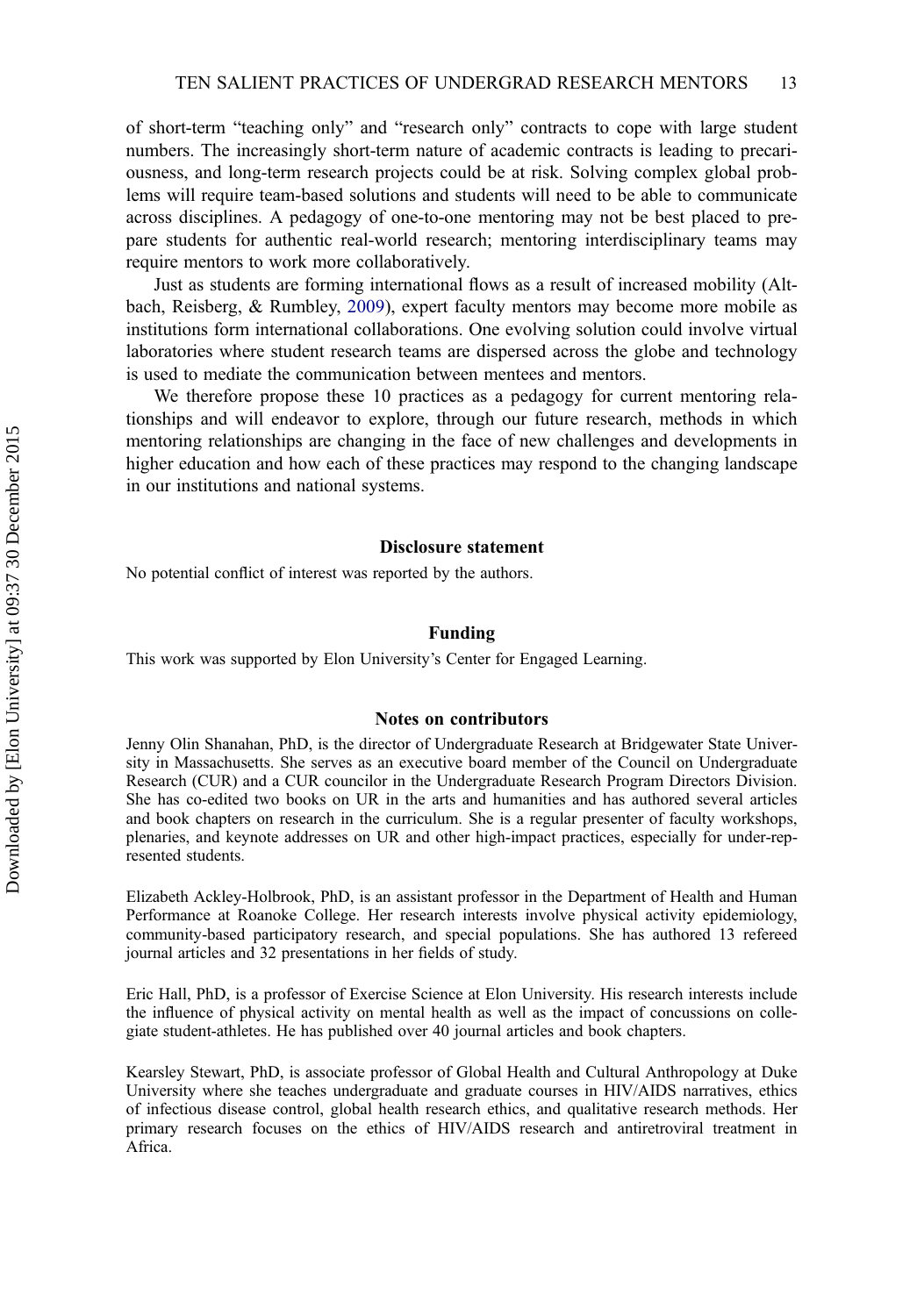<span id="page-14-0"></span>Helen Walkington, PhD, is the principal lecturer for the Student Experience at Oxford Brookes University in the UK. She carries out research into higher education pedagogy, in addition to disciplinary research in geography. Walkington has published 34 refereed journal articles, a monograph and a book, 11 book chapters, and given 35 International conference presentations.

#### References

- Abdel-Qader, I. (2004). An undergraduate research mentoring model in digital signal and image processing. International Journal of Electrical Engineering Education, 41, 146–157.
- Alamodi, A. A., Abu-Zaid, A., Anwer, L. A., Khan, T. A., Shareef, M. A., Shamia, A. A., … Yaginuddin, A. (2014). Undergraduate research: An innovative student-centered committee from the Kingdom of Saudi Arabia. Medical Teacher, 36, S36–S42.
- Altbach, P. G., Reisberg, L., & Rumbley, L. (2009). Trends in global higher education: Tracking an academic revolution. Chestnut Hill, MA: Boston College Center for International Higher Education.
- Behar-Horenstein, L. S., Roberts, K. W., & Dix, A. C. (2010). Mentoring undergraduate researchers: An exploratory study of students' and professors' perceptions. Mentoring & Tutoring: Partnership in Learning, 18, 269–291.
- Bender, C., Webster, M., & Blockus, L. (2008). Creating community in your undergraduate research program: It doesn't happen spontaneously! CUR Quarterly, 28, 8-12.
- Benson, E. (2002). Learning by doing: Four keys to fostering undergraduate research in your laboratory. Monitor in Psychology, 33, 42–44.
- Bowman, M. H., & Stage, F. K. (2002). Personalizing the goals of undergraduate research: Implementing three types of goals. Journal of College Science Teaching, 32, 120–125.
- Boyer Commission on Educating Undergraduates in the Research University. (1998). Reinventing undergraduate education: A blueprint for America's research universities. Stony Brook, NY: State University of Stony Brook.
- Brandt, L. S. E. & Hayes, J. L. (2012). Broader impacts of undergraduate research at a community college: Opening doors to new ideas. CUR Quarterly, 33, 17–21.
- Brownell, J. E., & Swaner, L. E. (2010). Five high-impact practices: Research on learning outcomes, completion, and quality. Washington, DC: Association of American Colleges and Universities.
- Brush, E., Cox, M., Harris, A., & Torda, L. (2010). Undergraduate research as faculty development. CUR Quarterly, 31, 11-16.
- Buddie, A. M., & Collins, C. L. (2011). Faculty perceptions of undergraduate research. Perspectives on Undergraduate Research Mentoring, 1(1). Retrieved from [http://blogs.elon.edu/purm/](http://blogs.elon.edu/purm/2011/10/11/faculty-perceptions-of-undergraduate-research-purm-1-1/) [2011/10/11/faculty-perceptions-of-undergraduate-research-purm-1-1/](http://blogs.elon.edu/purm/2011/10/11/faculty-perceptions-of-undergraduate-research-purm-1-1/)
- Campbell, D. E., & Campbell, T. A. (2007). Outcomes of mentoring at-risk college students: Gender and ethnic matching effects. Mentoring & Tutoring, 15, 135–148.
- Cooley, E. L., Garcia, A. L., & Hughes, J. L. (2008). Undergraduate research in psychology at liberal arts colleges: Reflections on mutual benefits for faculty and students. North American Journal of Psychology, 10, 463–472.
- Cortinas, J. V., Schneider, J. M., Straka, J. M., Beasley, W. H., & Machacek, C. M. (1996). Educational affairs. Bulletin of the American Meteorological Society, 77, 2925–2936.
- Corwin, L. A., Graham, M. J., & Dolan, E. L. (2015). Modeling course-based undergraduate research experiences: An agenda for future research and evaluation.  $CBE - Life$  Sciences Education, 14, 1–13.
- Cox, M. F., & Androit, A. (2009). Mentor and undergraduate student comparisons of students' research skills. Journal of STEM Education, 10, 31–39.
- Craig, N. C. (1999). The Joys and trials of doing research with undergraduates. Journal of Chemical Education, 76, 595–598.
- Crawford, I., Orel, S., & Shanahan, J. O. (Eds.). (2014). How to get started in arts and humanities research with undergraduates. Washington, DC: Council on Undergraduate Research.
- Crawford, I., & Shanahan, J. O. (2014). Undergraduate research in the arts and humanities: Challenges, opportunities, and rewards. In I. Crawford, S. Orel, & J. O. Shanahan (Eds.), How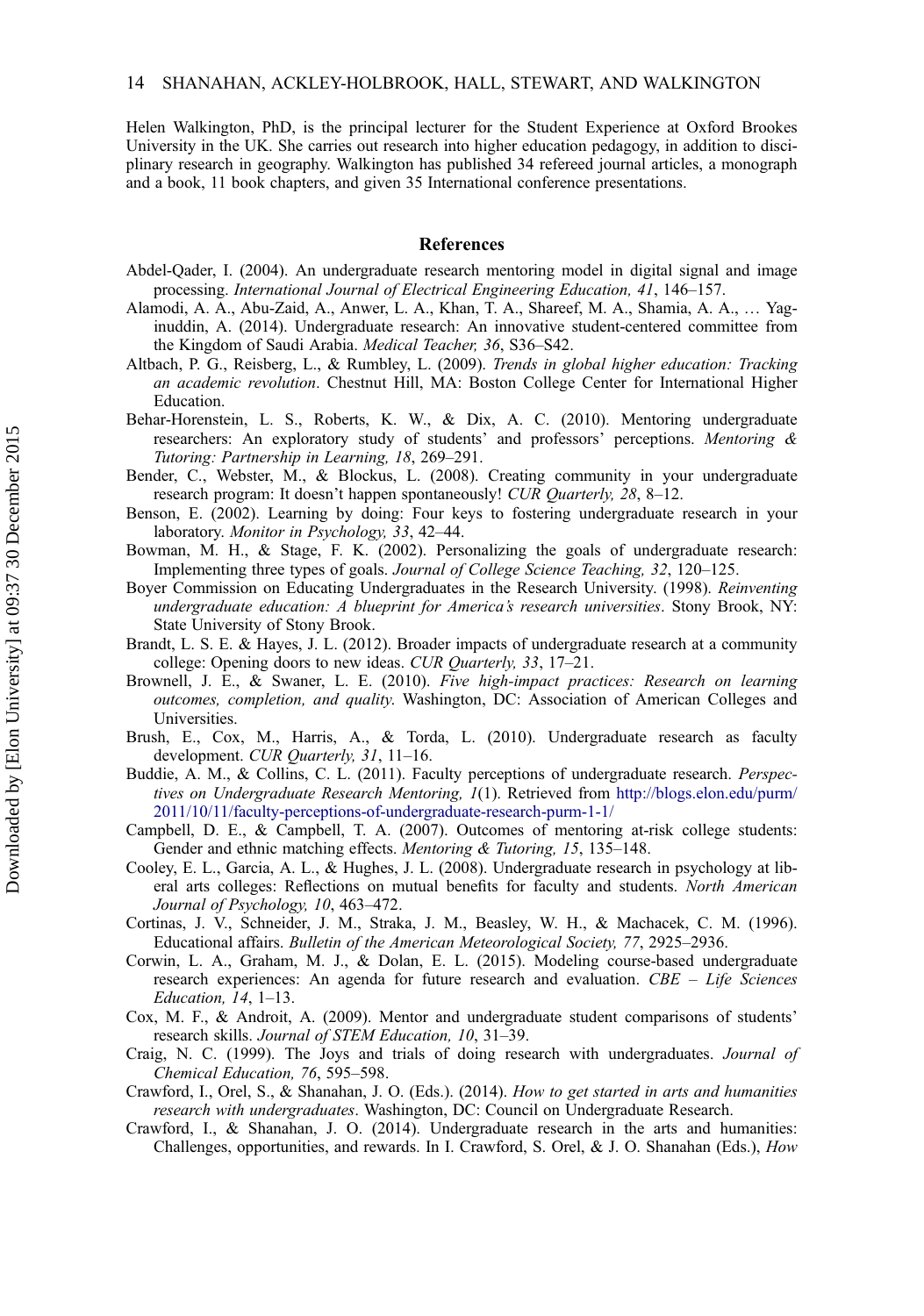<span id="page-15-0"></span>to get started in arts and humanities research with undergraduates (pp.  $1-11$ ). Washington, DC: Council on Undergraduate Research.

- Davis, D. J. (2007). Access to academe: The importance of mentoring to black students. The Negro Education Review, 58, 217–231.
- DeVries, D. N. (2001). Undergraduate research in the humanities: An oxymoron? CUR Quarterly, 21, 153–153.
- Dolan, E., & Johnson, D. (2009). Toward a holistic view of undergraduate research experiences: An exploratory study of impact on graduate/postdoctoral mentors. Journal of Science Education and Technology, 18, 487–500.
- Edgcomb, M. R., Antola-Crowe, H. A., Rice, J. D., Morris, S. J., Wolffe, R. J., & McConnaughay, K. D. (2010). Peer and near peer mentoring: Enhancing learning in summer research programmes. CUR Quarterly, 31, 18–25.
- Edwards, T. M., Smith, B. K., Watts, D. L., Germain-Aubrey, C. C., Roark, A. M., Bybee, S. M., … Guillette, L. J. (2011). Group-advantaged training of research (GATOR): A metamorphosis of mentorship. BioScience, 61, 301-311.
- Elgren, T., & Hensel, N. (2006). Undergraduate research experiences: Synergies between scholarship and teaching. Peer Review, 8, 4–7.
- Elrod, S., Husic, D., & Kinzie, J. (2010). Research and discovery across the curriculum. Peer Review, 12, 4–8.
- Falconer, J., & Holcomb, D. (2008). Understanding undergraduate research experiences from the student perspective: A phenomenological study of a summer student research program. College Student Journal, 42, 869–878.
- FitzGerald, W., & Midiri, N. (2013). But is it really research? Undergraduate anxieties in the humanities. *Perspectives on Undergraduate Research Mentoring*, 2(2). Retrieved from [http://](http://blogs.elon.edu/purm/2013/04/12/previous-issue-p-u-r-m-2-2/) [blogs.elon.edu/purm/2013/04/12/previous-issue-p-u-r-m-2-2/](http://blogs.elon.edu/purm/2013/04/12/previous-issue-p-u-r-m-2-2/)
- Gafney, L. (2005). The role of the research mentor/teacher. Journal of College Science Teaching, 24, 52–56.
- Gandara, P., & Maxwell-Jolly, J. (1999). Priming the pump: Strategies for increasing achievement of underrepresented minority graduates. New York, NY: The College Board.
- Gillies, S. L. & Marsh, S. (2013). Doing science research at an undergraduate university. International Journal of Arts and Sciences, 6, 379–390.
- González, C. (2006). When is a mentor like a monk? Academe, 92, 29–32.
- Graham, D., Hempstead, J., & Couchman, R. (2012). Forging a template for undergraduate collaborative research: A case study. Creative Education, 03, 859-865.
- Gray, G. (2000). Producing results: Effective management and mentoring in academic labs. AWIS Magazine, 29, 14–18.
- Gregerman, S. R. (2009). Filling the gap: The role of undergraduate research in student retention and academic success. In M. K. Boyd & J. L. Wesemann (Eds.), *Broadening participation in* undergraduate research: Fostering excellence and enhancing the impact (pp. 245–256). Washington, DC: Council on Undergraduate Research.
- Guterman, L. (2007, August 17). What good is undergraduate research, anyway? Chronicle of Higher Education, 53, 11–12.
- Hakim, T. (1998). Self-assessment of undergraduate research: Reactions and student perspectives. CUR Quarterly, 18, 189–192.
- Handelsman, J., Pfund, C., Lauffer, S. M., & Pribbenow, C. M. (2005). Entering mentoring: A seminar to train a new generation of scientists. Madison, WI: University of Wisconsin Press.
- Harrison, M., Dunbar, D., Mageeney, C., & Lopatto, D. (2010). Peer mentoring in an introductory biology laboratory. CUR Quarterly, 31, 9-14.
- Healey, M., & Jenkins, A. (2009). Developing undergraduate research and inquiry. York: Higher Education Academy.
- Healey, M., Jenkins, A., & Lea, J. (2014). Developing research-based curricula in college-based higher education. York: Higher Education Academy.
- Hensel, N. (2012). Characteristics of excellence in undergraduate research. Washington, DC: Council on Undergraduate Research.
- Hensel, N. H., & Cejda, B. D. (Eds.). (2014). Tapping the potential of all: Undergraduate research in community colleges. Washington, DC: Council on Undergraduate Research.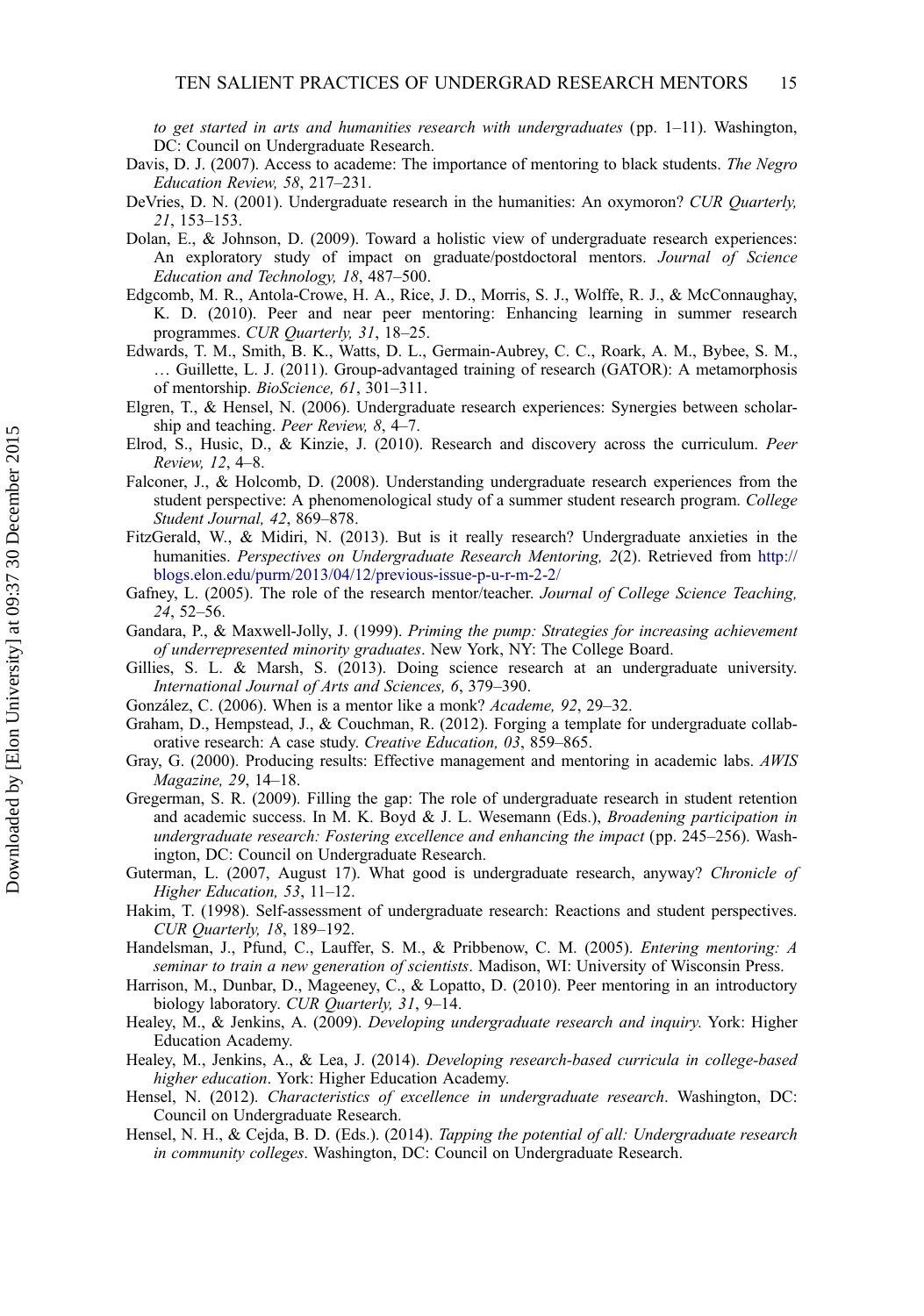- <span id="page-16-0"></span>Ibnouf, A., Dou, L., & Knight, J. (2014). The evolution of Qatar as an education hub: Moving to a knowledge-based economy. In J. Knight (Ed.), International Education Hubs (pp. 43–61). Dordrecht: Springer Science and Business Media.
- Ishiyama, J. (2007). Expectations and perceptions of undergraduate research mentoring: Comparing first generation, low income White/Caucasian and African American students. College Student Journal, 41, 540–549.
- Jenkins, A., & Healey, M. (2010). Undergraduate research and international initiatives to link teaching and research. CUR Quarterly, 30, 36–42.
- Johnson, B. A., & Harreld, D. J. (2012). Nurturing independent learning in the undergraduate student in History: A faculty–student mentoring experience. Mentoring & Tutoring: Partnership in Learning, 20, 361–378.
- Jones, M. T., Barlow, A. E. L., & Villarejo, M. (2010). Importance of undergraduate research for minority persistence and achievement in biology. The Journal of Higher Education, 81, 82–115.
- Jones, R. M. & Davis, S. N. (2014). Assessing faculty perspectives on undergraduate research: Implications from studies of two faculties. CUR Quarterly, 34, 37–42.
- Jordan, R. C., & Brooks, W. R. (2013). Graduate students as mentors to undergraduates in research: A discussion of benefits and limitations. Perspectives on Undergraduate Research Mentoring, 3(1). Retrieved from [http://blogs.elon.edu/purm/2013/10/22/previous-issue-purm-3-](http://blogs.elon.edu/purm/2013/10/22/previous-issue-purm-3-1/) [1/](http://blogs.elon.edu/purm/2013/10/22/previous-issue-purm-3-1/)
- Kardash, C. M. (2000). Evaluation of undergraduate research experience: Perceptions of undergraduate interns and their faculty mentors. Journal of Educational Psychology, 92, 191–201.
- Kasprisin, C. A., Boyle Single, P., Single, R. M., & Muller, C. B. (2003). Building a better bridge: Testing e-training to improve e-mentoring programmes in higher education. Mentoring  $\&$ Tutoring: Partnership in Learning, 11, 67–78.
- Kendricks, K. D., Nedunuri, K. V., & Arment, A. R. (2013). Minority student perceptions of the impact of mentoring to enhance academic performance in STEM disciplines. Journal Of STEM Education: Innovations & Research, 14, 38–46.
- Kinkead, J., & Blockus, L. (Eds.). (2012). Undergraduate research offices & programs: Models and practices. Washington, DC: Council on Undergraduate Research.
- Kinzie, J., Gonyea, R., Shoup, R., & Kuh, G. D. (2008). Promoting persistence and success of underrepresented students: Lessons for teaching and learning. In J. M. Braxton (Ed.), The role of the classroom in college student persistence (pp. 21–38). San Francisco, CA: Jossey-Bass.
- Klos, N. Y., Shanahan, J. O., & Young, G. (Eds.). (2011). Creative inquiry in the arts and humanities: Models of undergraduate research. Washington, DC: Council on Undergraduate Research.
- Kuh, G. (2008). High-impact educational practices: What they are, who has access to them, and why they matter. Washington, DC: Association of American Colleges and Universities.
- Kuh, G., & O'Donnell, K. (2013). Ensuring quality and taking high-impact practices to scale. Washington, DC: Association of American Colleges and Universities.
- Laursen, S., Hunter, A., Seymour, E., Thiry, H., & Melton, G. (2010). Undergraduate research in the sciences: Engaging students in real science. San Francisco, CA: Josey-Bass.
- Levenson, C. (2010). Enhancing undergraduate research in the arts and humanities. Peer Review, 12, 13–15.
- Linn, M. C., Palmer, E., Baranger, A., Gerard, E., & Stone, E. (2015). Undergraduate research experiences: Impact and opportunities. Science, 347, 627–633.
- Locks, A. M., & Gregerman, S. R. (2008). Undergraduate research as an institutional retention strategy: The University of Michigan model. In R. Taraban & R. L. Blanton (Eds.), Creating effective undergraduate programs in science: The transformation from student to scientist (pp. 11–32). New York, NY: Teachers College Press.
- Lopatto, D. (2003). Essential features of undergraduate research. CUR Quarterly, 24, 139–142.
- Lopatto, D. (2004). Survey of undergraduate research experiences (SURE): First findings. Cell Biology Education, 3, 270–277.
- Lopatto, D. (2010). Undergraduate research as a high-impact student experience. Peer Review, 12,  $2 - 30.$
- Lown, J. (1993). Involving undergraduate students in faculty research. Advancing the Consumer Interest, 5, 29–31.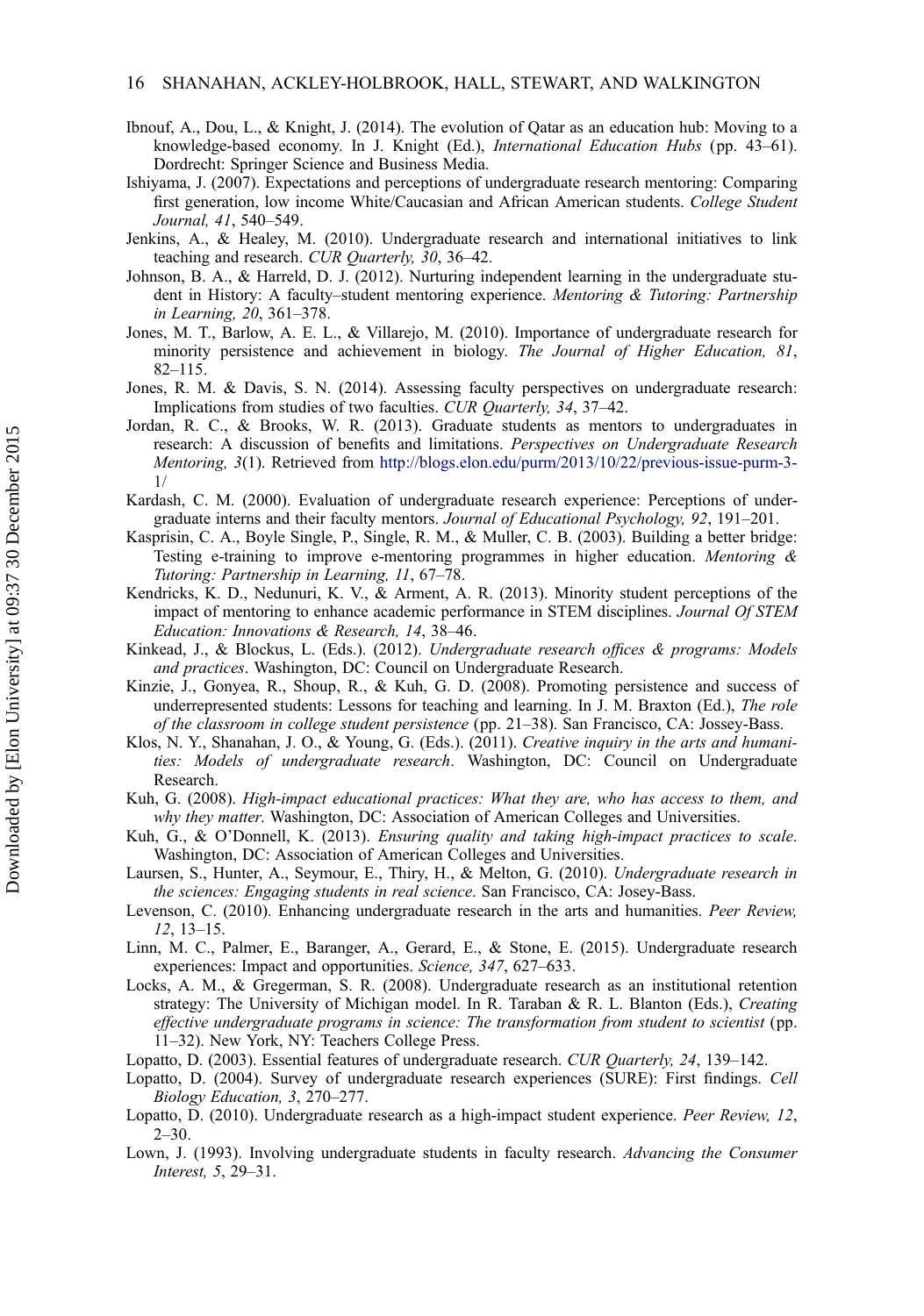- <span id="page-17-0"></span>Mabrouk, P. A. (2003). Research learning contracts: A useful tool for facilitating successful undergraduate research experiences. CUR Quarterly, 21, 26-30.
- Mabrouk, P. A. (2009). Survey study investigating the significance of conference participation to undergraduate research students. Journal of Chemical Education, 86, 1335–1340.
- Mabrouk, P. A., & Peters, K. (2000). Student perspectives on undergraduate research experiences in chemistry and biology. CUR Quarterly, 21, 25–33.
- Mahlab, M. (2010). CUR focus: Who benefits? Peer mentors at Grinnell College. CUR Quarterly,  $31, 7 - 10.$
- Malachowski, M. (1996) The mentoring role in undergraduate research projects. CUR Quarterly, 17, 91–93, 105–106.
- McDorman, T. (2004). Promoting undergraduate research in the humanities: Three collaborative approaches. CUR Quarterly, 25, 39–42.
- Mekolichick, J., & Bellamy, J. (2012). Research experiences for undergraduates: Student presenter's perceptions of mentoring and conference presentation by college generational status and sex. Perspectives on Undergraduate Research Mentoring, 1.1.
- Mekolichick, J., & Gibbs, M. K. (2012). Understanding college generational status in the undergraduate research experience. CUR Quarterly, 33, 40–46.
- Merkel, C. A., & Baker, S. M. (2002). How to mentor undergraduate researchers. Washington, DC: Council on Undergraduate Research.
- Moore, D. B., Dueweke, A., Newton, C. R., & Stevens-Russ, R. (2005). Mentoring students in professional-quality science communication. CUR Quarterly, 25, 118–121.
- Nagda, B. A., Gregerman, S., Jonides, J., von Hippel, W., & Lerner, J. S. (1998). Undergraduate student-faculty research partnerships affect student retention. Review of Higher Education, 22, 55–72.
- National Academy of Sciences, National Academy of Engineering, Institute of Medicine. (1997). Adviser, teacher, role model, friend: On being a mentor to students in science and engineering. Washington, DC: National Academies Press.
- Osborn, J., & Karukstis, K. (2009). The benefits of undergraduate research, scholarship, and creative activity. In M. K. Boyd & J. L. Wesemann (Eds.), *Broadening participation in under*graduate research: Fostering excellence and enhancing the impact (pp. 41–53). Washington, DC: Council on Undergraduate Research.
- Packard, B. W., Marciano, V. N., Payne, J. M., Bledzki, L. A., & Woodard, C. T. (2014). Negotiating peer mentoring roles in undergraduate research lab settings. Mentoring & Tutoring: Partnership in Learning, 22, 433–445.
- Padmaja, A., Laxmi Ramana, V. S. V., Reddy, P. R. (2015). Importance of research at undergraduate level. Proceedings of the International Conference on Transformations in Engineering Education, 631–632. Retrieved from [http://link.springer.com/chapter/10.1007/978-81-322-](http://link.springer.com/chapter/10.1007/978-81-322-1931-6_101) [1931-6\\_101](http://link.springer.com/chapter/10.1007/978-81-322-1931-6_101)
- Pfund, C., Pribbenow, C. M., Branchaw, J., Miller-Lauffer, S., & Handelsman, J. (2006). Professional skills: Enhanced: The merits of training mentors. Science, 311, 473–474.
- van der Rijst, R. M., & Visser-Wijnveen, G. J. (2011). Undergraduate research and inquiry in the Netherlands. CUR Quarterly, 32, 32–36.
- Sandover, S., Partridge, L., Dunne, E., & Burkill, S. (2012). Undergraduate researchers change learning and teaching: A case study in Australia and the United Kingdom. CUR Quarterly, 33, 33–39.
- Schantz, M. (2008). Undergraduate research in the humanities: Challenges and prospects. CUR Quarterly, 29, 26–29.
- Schultz, J. R. (2001). The transformational process of mentoring. CUR Quarterly, 22, 72–73.
- Schwartz, J. (2011). Faculty as undergraduate research mentors for students of color: Taking into account the costs. Science Education, 96, 527-542.
- Shanahan, J. O., Liu, X., Manak, J., Miller, S. M., Tan, J., & Yu, C. W. (2015). Research-informed practice, practice-informed research: The integral role of undergraduate research in professional disciplines. CUR Quarterly, 35, 6-16.
- Shellito, C., Shea, K., Mueller-Solger, A., & Davis, W. (2001). Successful mentoring of undergraduate researchers: Tips for creating positive student research experiences. Journal of College Science Teaching, 30, 460–464.